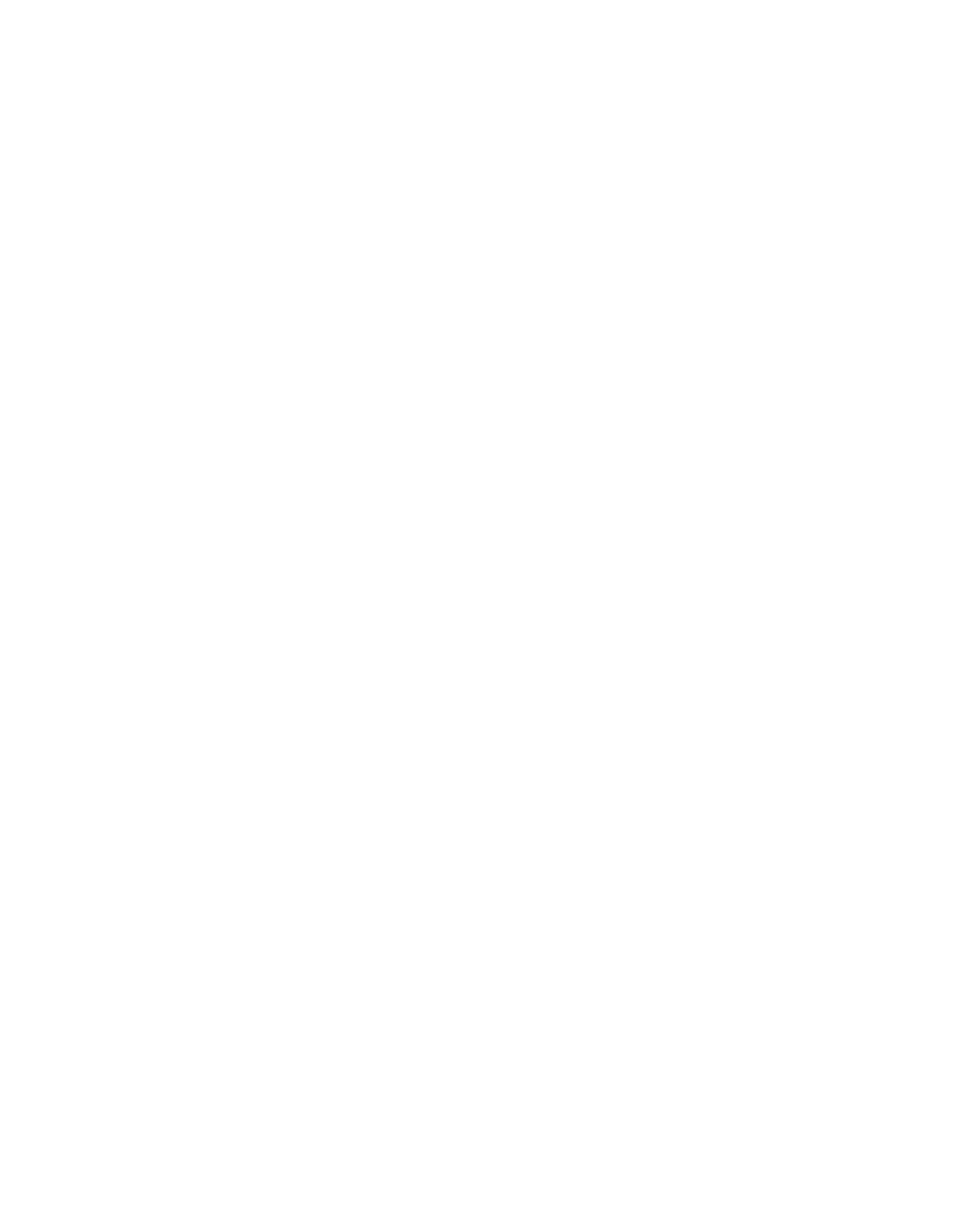### Customer Service

#### Technical Assistance

If you have general, research, or technical questions about Thomson Reuters Case Notebook, call Customer Technical Support at 1-800-290-9378, Monday through Friday, 6:30 a.m. to 7:30 p.m. central time. You can also visit our contact page a[t legalsolutions.thomsonreuters.com/law-products/customer-service/contact-us.](http://legalsolutions.thomsonreuters.com/law-products/customer-service/contact-us)

If you're researching an area of law you are unfamiliar with, it's not without its speed bumps. That's why we offer our customers free, unlimited, 24/7 access to Reference Attorneys, the industry's premier team of legal research assistance professionals. For research help, call the Reference Attorneys at 1-800-REF-ATTY (1-800-733-2889).

#### Billing and Account Assistance

For billing and account assistance, call Customer Service at 1-800-328-4880 or email [customerservice@thomsonreuters.com.](mailto:customerservice@thomsonreuters.com) Billing and account assistance is also available online at [legalsolutions.thomsonreuters.com/customer-service.](http://legalsolutions.thomsonreuters.com/law-products/customer-service)

#### Reference Materials

For free reference materials, visit [legalsolutions.thomsonreuters.com/guides.](http://legalsolutions.thomsonreuters.com/law-products/product-support/user-guides) Our products also contain comprehensive, searchable instruction available via the Help menu in the application.

#### Disclaimer

Thomson Reuters disclaims any and all liability arising from the use of this document and does not guarantee that any information contained herein is accurate or complete. This document contains information proprietary to Thomson Reuters and may not be reproduced, transmitted, or distributed in whole or part, in any form or by any means, without the express written permission of Thomson Reuters.

The example companies, organizations, products, domain names, e-mail addresses, logos, people, places, and events depicted herein are fictitious. No association with any real company, organization, product, domain name, e-mail address, logo, person, place, or event is intended or should be inferred.

This book expresses the author's views and opinions. The information contained in this book is provided without any express, statutory, or implied warranties. Neither the authors, Thomson Reuters, nor its resellers or distributors will be held liable for any damages caused or alleged to be caused either directly or indirectly by this book.

Information in this guide is current through May 2018. Westlaw is a registered trademark of West Publishing Corporation. Case Notebook is a trademark of Thomson Reuters Canada Limited. LiveNote, LiveNote Repository, and LiveNote Stream are trademarks of LiveNote, Inc. West LiveNote is a trademark of LiveNote, Inc. and West Publishing Corporation. Active Directory, Internet Explorer, Microsoft, Outlook, SQL Server, Windows, Windows Media, Windows Server, and Windows Vista are registered trademarks of Microsoft Corporation. CaseMap is a registered trademark of Reed Elsevier Inc.

© 2018 Thomson Reuters. All rights reserved. Thomson Reuters 610 Opperman Drive Eagan, MN 55123-1396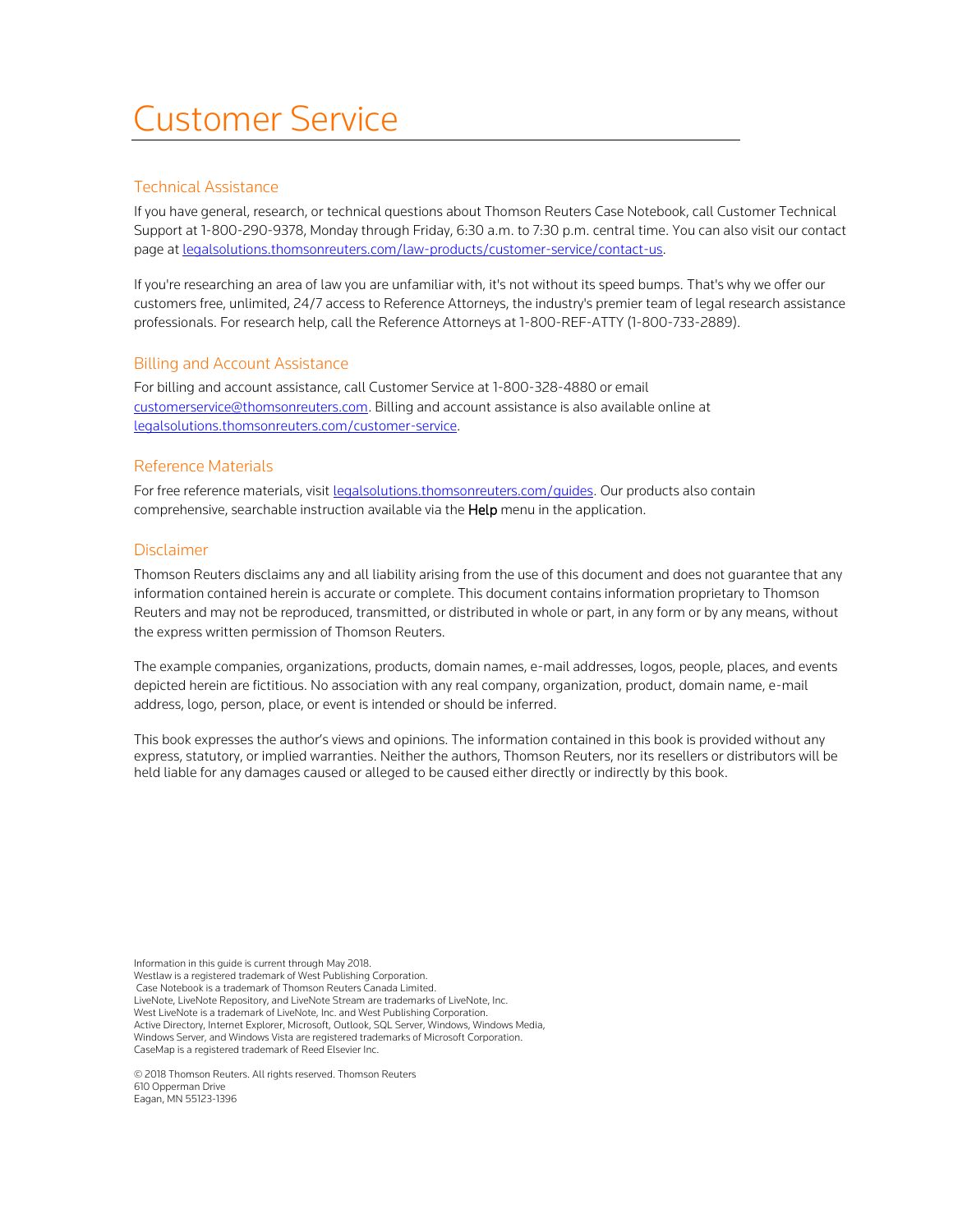<span id="page-3-0"></span>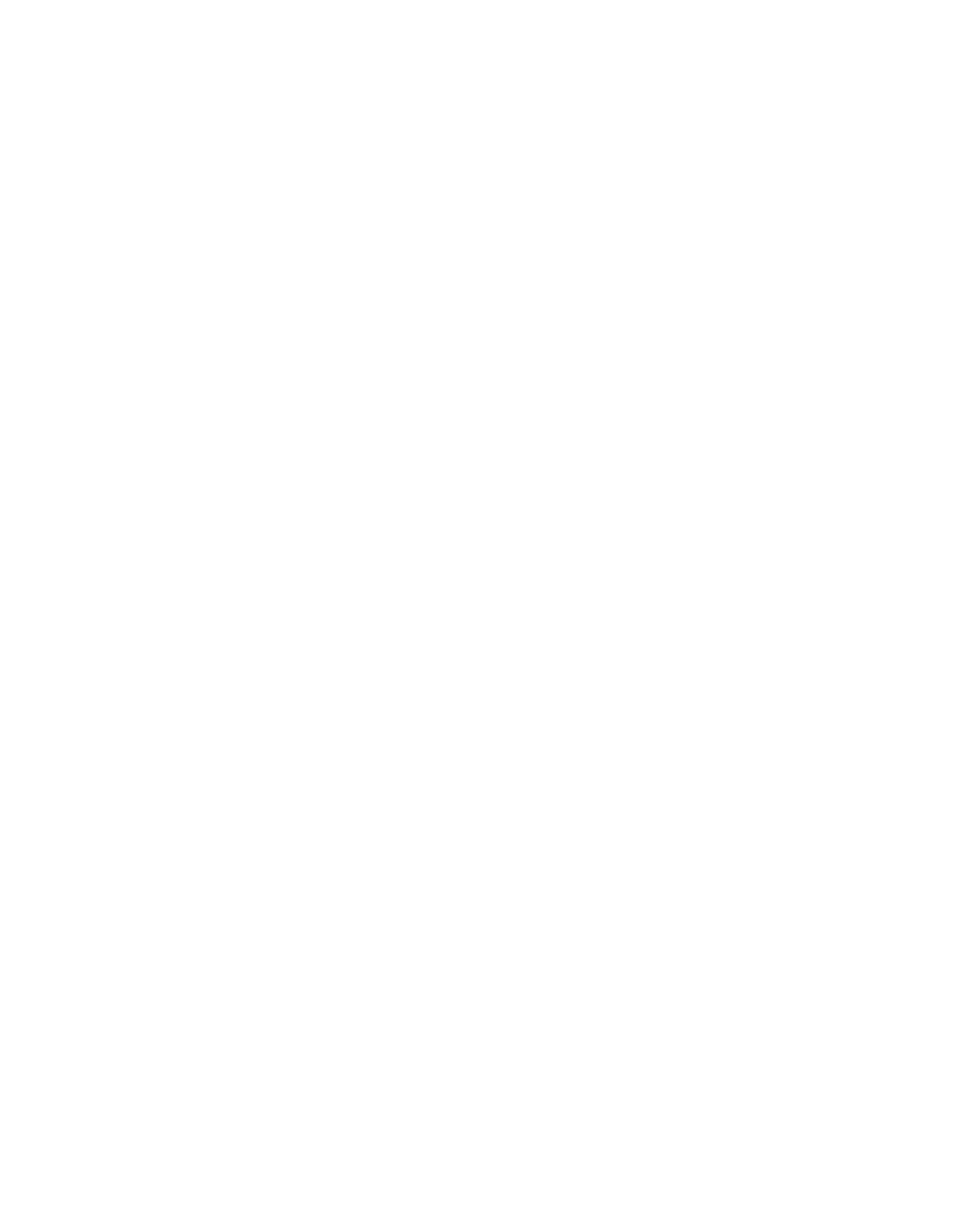### Contents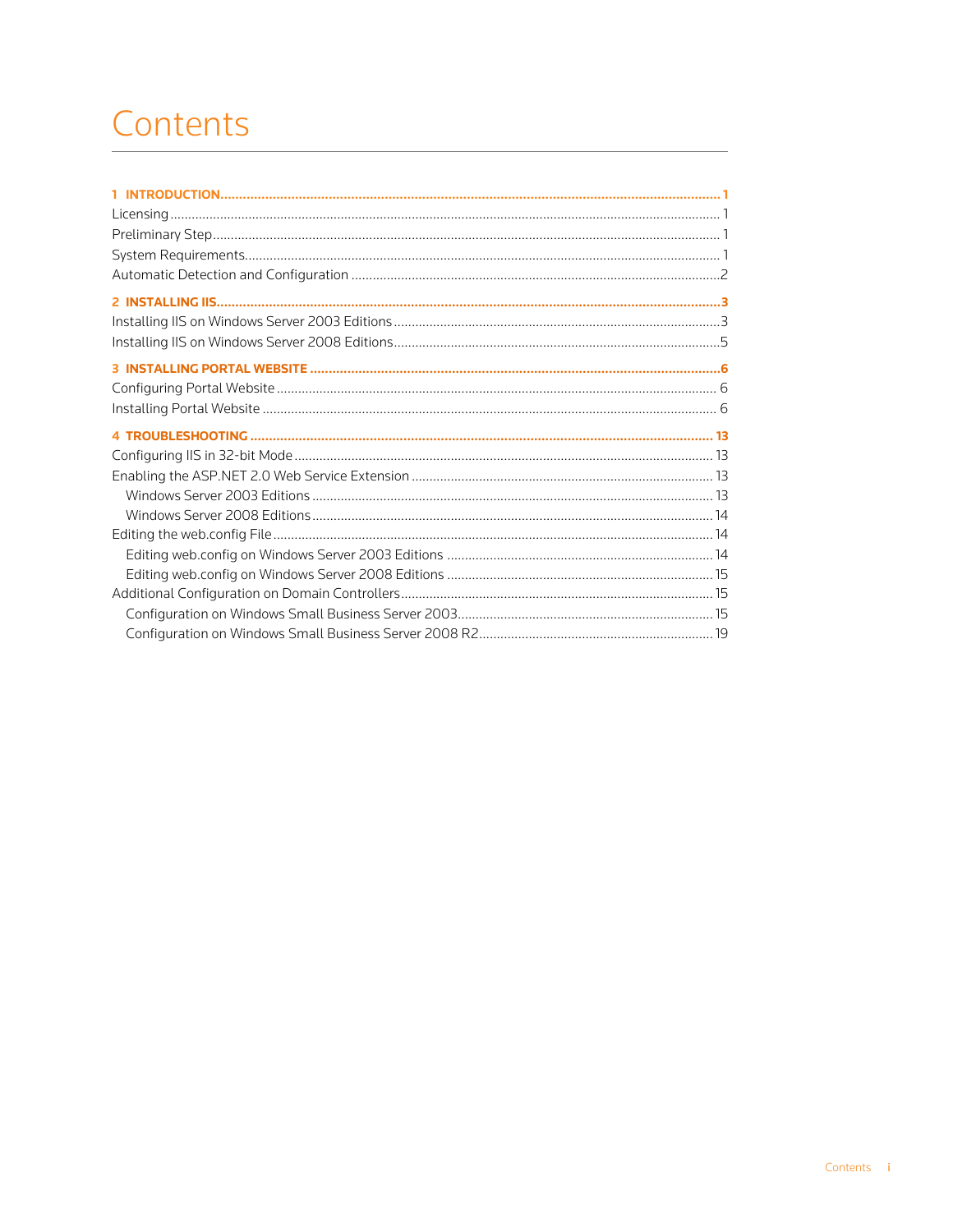# <span id="page-5-0"></span>1 Introduction

This guide describes installing the Westlaw Case Notebook Portal Website. Case Notebook Portal is an Application Programmer Interface (API) that enables software engineers to create a custom website. From this custom website, Case Notebook users can access identifying information (metadata) about Case Notebook transcripts, documents, pleadings, research, key facts, characters, and outlines.

#### <span id="page-5-1"></span>Licensing

Using Portal Website requires a separate license. To purchase a license, contact your Thomson Reuters sales representative.

#### <span id="page-5-2"></span>Preliminary Step

Before you install Portal Website, install Internet Information Services (IIS) on the server where Portal [Website will be installed. For](#page-7-0)  [further information, see Chapter 2, Installing IIS.](#page-7-0)

Note: For Windows Server 2008 editions, Portal Website requires ASP.NET and IIS6 Management Compatibility. For further information, see ["Installing IIS on Windows Server 2008 Editions"](#page-9-0).

#### <span id="page-5-3"></span>System Requirements

The following are supported for installing the Portal Website:

Table 1-1. Portal Website Supported Operating Systems

| <b>Operating System</b>          | 32-bit | 64-bit |
|----------------------------------|--------|--------|
| 2003 Small Business Server       | X      |        |
| 2008 Small Business Server R2    |        | X      |
| Windows Server 2003 <sup>1</sup> | X      |        |
| Windows Server 2008              | X      | X      |
| Windows Server 2008 R2           |        | X      |

1. Running in 32-bit mode

Table 1-2. Portal Website Terminal Services Supported Operating Systems

| <b>Operating System</b>           | CPS 4.5 <sup>1</sup> | $\vert$ XenApp 5 <sup>2</sup> $\vert$ XenApp 6 <sup>2</sup> |  |
|-----------------------------------|----------------------|-------------------------------------------------------------|--|
| Windows Server 2003               |                      |                                                             |  |
| Windows Server 2003               |                      |                                                             |  |
| Windows Server 2008 R2 and R2 SP1 |                      |                                                             |  |

1. Citrix Presentation Server 4.5 with Feature Pack 1

2.CPS is now called XenApp

Table 1-3. Supported Browsers for Portal Website

| <b>Operating System</b> | Latest Version | <b>Windows</b> | Linux | Unix | Mac |
|-------------------------|----------------|----------------|-------|------|-----|
| Internal Explorer       |                |                |       |      |     |
| Mozilla Firefox         | $3.5$ to 9     | X              | X     | X    | X   |
| Google Chrome           | 7.517 to 16    | X.             | X     | X    | X   |
| Safari                  | 4.0 to 5.1     |                |       |      | X   |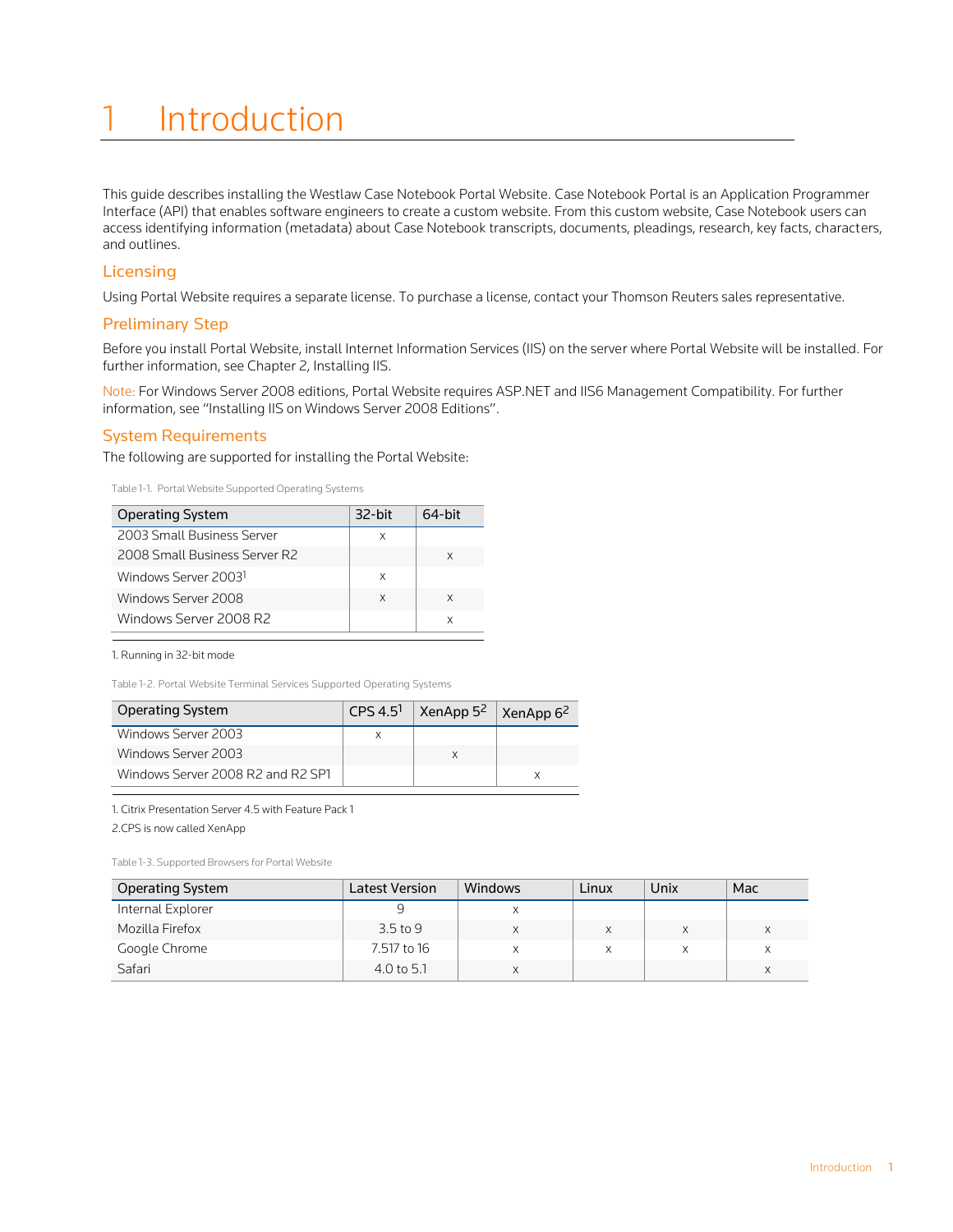#### <span id="page-6-0"></span>Automatic Detection and Configuration

Portal Website verifies and, if necessary, sets network privileges on the Portal Website installation folders to the following permissions:

- traverse folder/execute file
- list folder/read data
- read attributes
- read extended attributes
- create files/write data
- create folders/append data
- write attributes
- write extended attributes
- delete sub-folders and file
- delete
- read permissions

Note: To access case files on the repository server, you must set required permissions manually for all case folders and sub-folders. If you are installing Portal Website on Windows Small Business Server, the permissions are [not configured automatically. See](#page-19-1)  ["Additional Configuration on Domain Controllers"](#page-19-1) [.](#page-3-0)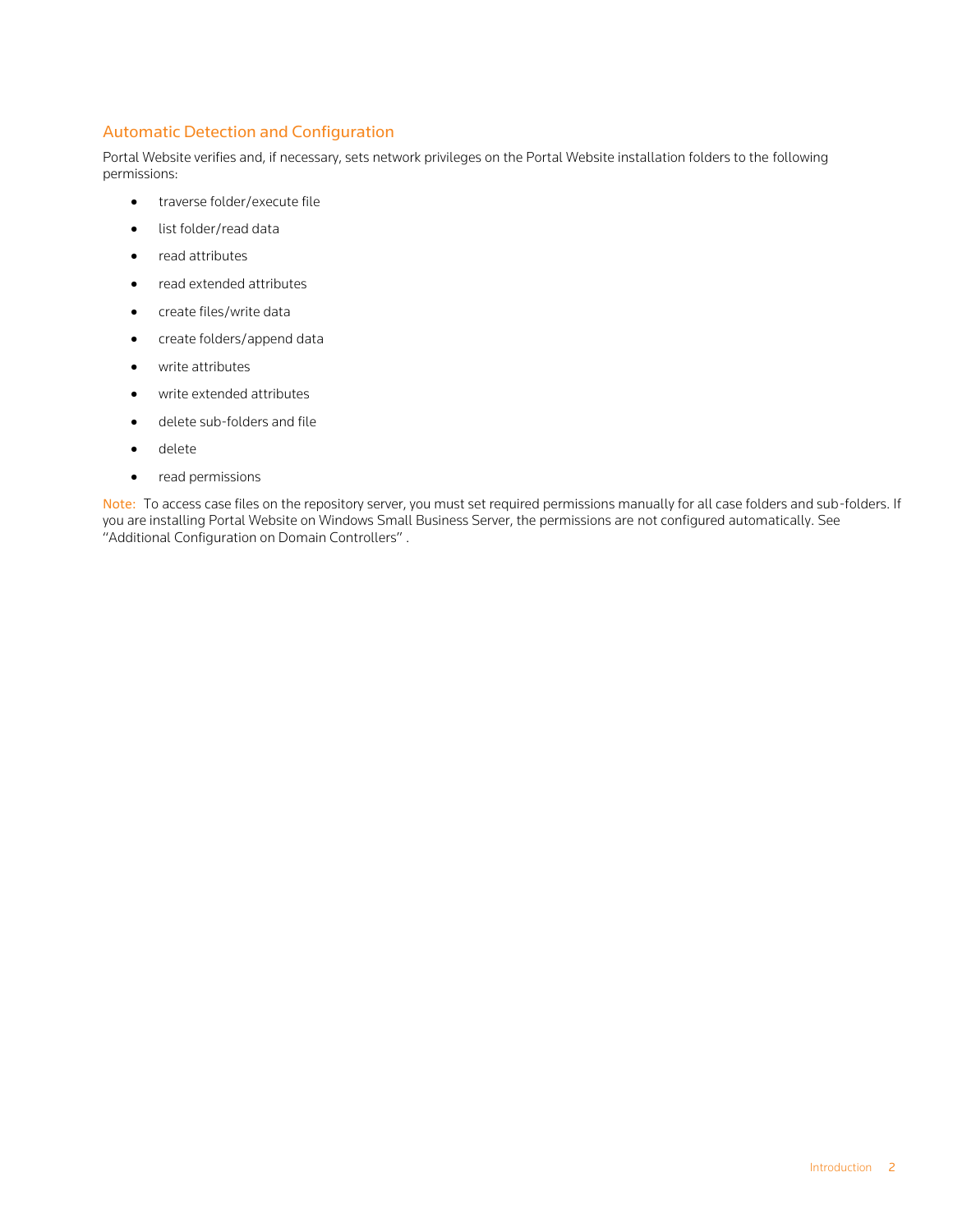# <span id="page-7-0"></span>2 Installing IIS

You can install IIS on Windows Server 2003 (including 2003 R2 and Small Business Server) and Windows Server 2008 (including 2008 R2 and Small Business Server).

Note: Ensure that your Windows Server installation media is available as it may be required to complete the installation of IIS.

#### <span id="page-7-1"></span>Installing IIS on Windows Server 2003 Editions

Note: If you are using 64-bit Windows Server 2003 or 2003 R2 and have 64-bit web applications on the server, you must upgrade to Windows Server 2008 Standard or Windows Server 2008 R2. If you have no other web applications on the server, you can configure IIS in 32-bit [mode. For more information, see](#page-17-1) "Configuring IIS in 32-bit Mode".

To install IIS on Windows Server 2003 editions, complete these steps:

1. On the Start menu, click Control Panel, and then click Add or Remove Programs. The Add or Remove Programs window is displayed (Figure 2-1).

|                       | Add or Remove Programs                                                          |               | $   \overline{2}$ |
|-----------------------|---------------------------------------------------------------------------------|---------------|-------------------|
| 图                     | Currently installed programs:<br>Show updates                                   | Sort by: Name |                   |
| Change or<br>Remove   | Microsoft .NET Framework 2.0 Service Pack 2                                     | <b>Size</b>   | 186,00MB          |
| Programs              | Click here for support information.                                             | Used          | rarely            |
|                       | To change this program or remove it from your computer, click Change or Remove. | Change        | Remove            |
| Add New<br>Programs   | Microsoft .NET Framework 3.0 Service Pack 2                                     | Size          | 193.00MB          |
| ۳                     | Microsoft .NET Framework 3.5 SP1                                                | Size          | 28.26MB           |
|                       | Microsoft Silverlight                                                           | Size          | 15.04MB           |
| Add/Remove<br>Windows | E<br>Microsoft SQL Server 2005                                                  | Size          | 184.00MB          |
| Components            | Ħ<br>Microsoft SOL Server Native Client                                         | Size          | 4.19MB            |
|                       | Ħ<br>Microsoft SQL Server Setup Support Files (English)                         | Size          | 21.78MB           |

Figure 2-1. Add or Remove Programs window

2. Click Add/Remove Windows Components in the left pane. The Windows Components Wizard is displayed (Figure 2-2).



Figure 2-2. Windows Components Wizard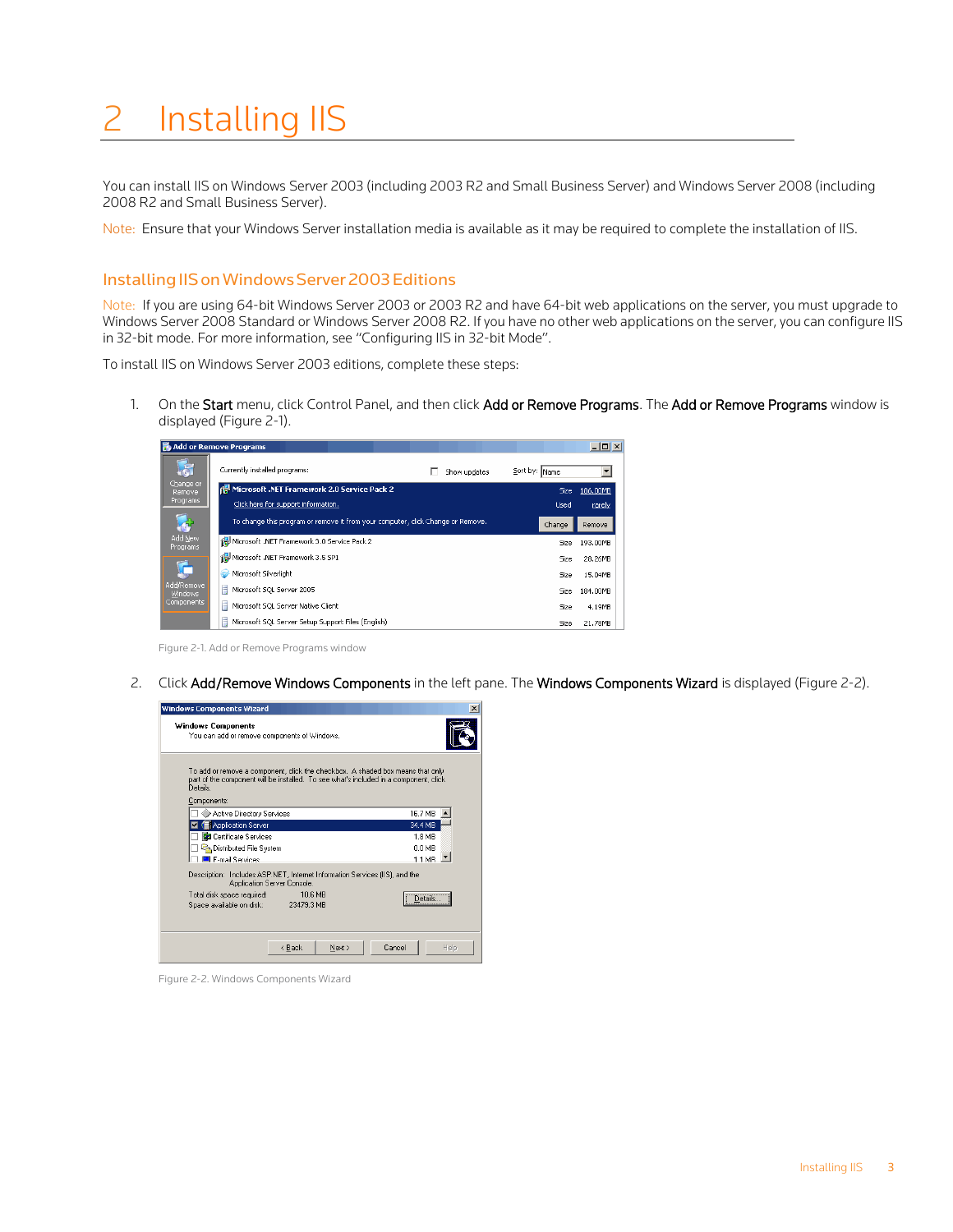3. Select the Application Server check box, then click Details. The Application Server dialog box is [displayed \(Figure](#page-8-0) 2-3).



Figure 2-3. Application Server dialog box

<span id="page-8-0"></span>4. Select the Internet Information Services (IIS) check box, then click Details. The Internet Information Services (IIS) dialog box [is displayed \(Figure](#page-8-1) 2-4).

| Internet Information Services (IIS)                                                                                                                                                                                                        | $\vert x \vert$ |
|--------------------------------------------------------------------------------------------------------------------------------------------------------------------------------------------------------------------------------------------|-----------------|
| To add or remove a component, click the check box. A shaded box means that only part<br>of the component will be installed. To see what's included in a component, click Details.<br>Subcomponents of Internet Information Services (IIS): |                 |
| File Transfer Protocol (FTP) Service                                                                                                                                                                                                       | 0.1 MB          |
| <b>Th</b> Internet Information Services Manager<br>▽                                                                                                                                                                                       | 1.3 MB          |
| Internet Printing                                                                                                                                                                                                                          | 0.0 MB          |
| <b>NNTP</b> Service                                                                                                                                                                                                                        | 1 N MR          |
| <b>EXA</b> SMTP Service                                                                                                                                                                                                                    | 1.2 MB          |
| ■ S World Wide Web Service                                                                                                                                                                                                                 | 2.4 MB          |
|                                                                                                                                                                                                                                            |                 |
| Description:<br>Includes support for throttling and restarting data transfers, and a BITS<br>management console extension.                                                                                                                 |                 |
| 65.1 MB<br>Total disk space required:                                                                                                                                                                                                      | Details         |
| 39518.7 MB<br>Space available on disk:                                                                                                                                                                                                     |                 |
| <b>OK</b>                                                                                                                                                                                                                                  | Cancel          |

Figure 2-4. Internet Information Services (IIS) dialog box

- <span id="page-8-1"></span>5. Select the Internet Information Services Manager and World Wide Web Service check boxes if they are not already selected. They must be selected to run Portal Website.
- 6. Click OK, and then click OK again. The Windows Components Wizard is redisplayed.
- 7. Click Next.
- 8. If you are prompted for any original installation media, please provide it as directed and follow the instructions.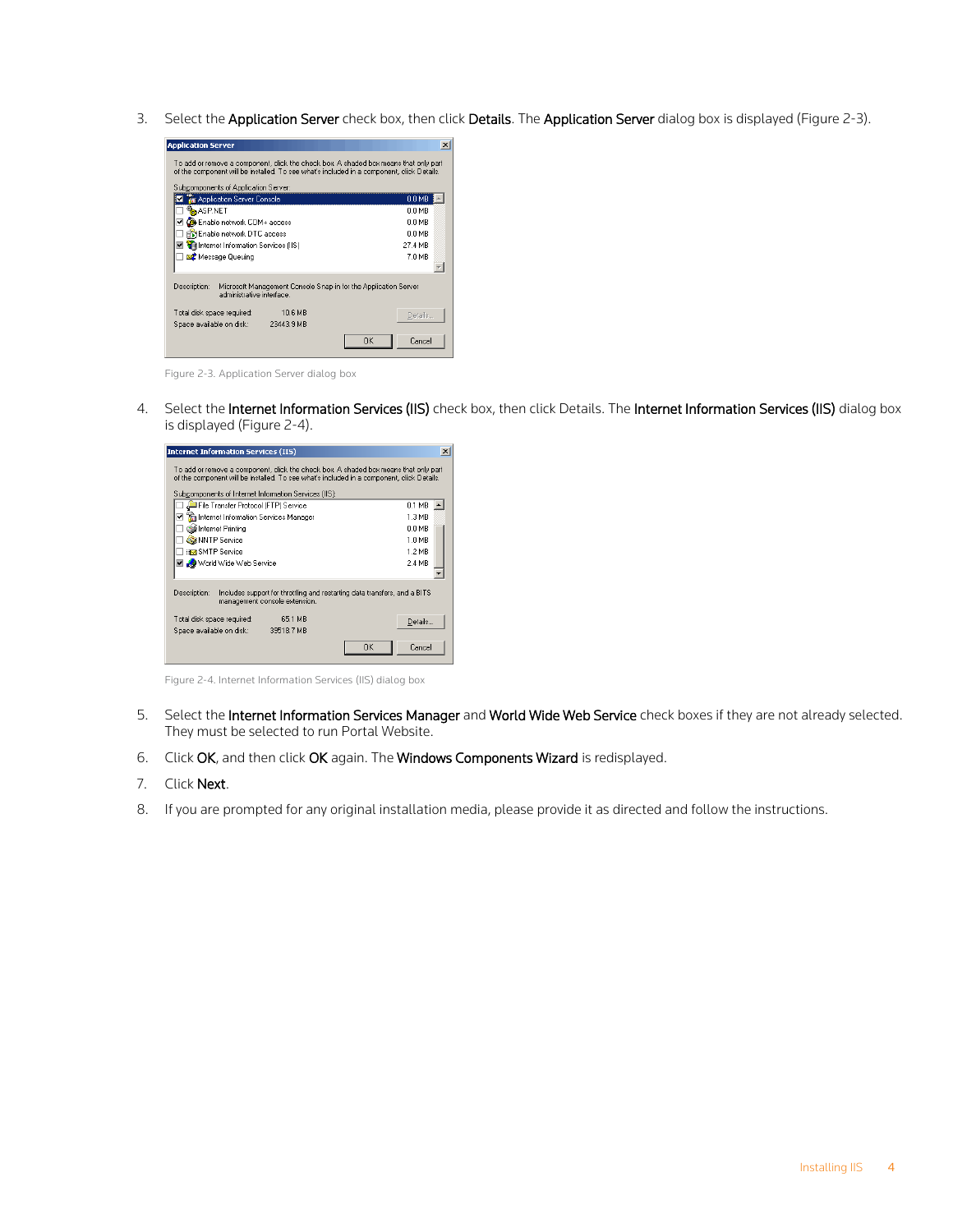A message informing you that the installation is complete is displayed (Figure 2-5).

| <b>Windows Components Wizard</b> |                                                                                                                         |       |
|----------------------------------|-------------------------------------------------------------------------------------------------------------------------|-------|
|                                  | Completing the Windows<br><b>Components Wizard</b><br>You have successfully completed the Windows<br>Components Wizard. |       |
|                                  | To close this wizard, click Finish.                                                                                     |       |
|                                  | Finish<br>< Back                                                                                                        | Help. |

Figure 2-5. Message informing you that the installation is complete

#### 9. Click Finish.

#### <span id="page-9-0"></span>Installing IIS on Windows Server 2008 Editions

To install IIS on Windows Server 2008 editions, complete these steps:

1. On the Start menu, click Administrative Tools, and then click Server Manager. The Server Manager window is displayed [\(Figure](#page-9-1) 2-6).

| Server Manager                                                                                                                                                                                                                                                                                                                                                                                                                                                |                                                     | $-10x$                                                                                      |
|---------------------------------------------------------------------------------------------------------------------------------------------------------------------------------------------------------------------------------------------------------------------------------------------------------------------------------------------------------------------------------------------------------------------------------------------------------------|-----------------------------------------------------|---------------------------------------------------------------------------------------------|
| File Action View Help                                                                                                                                                                                                                                                                                                                                                                                                                                         |                                                     |                                                                                             |
| $\Leftrightarrow$ $\begin{tabular}{c c c c c} \hline \multicolumn{1}{c }{\textbf{A}} & \multicolumn{1}{c }{\textbf{B}} & \multicolumn{1}{c }{\textbf{C}} \\ \hline \multicolumn{1}{c }{\textbf{A}} & \multicolumn{1}{c }{\textbf{A}} & \multicolumn{1}{c }{\textbf{B}} & \multicolumn{1}{c }{\textbf{C}} \\ \hline \multicolumn{1}{c }{\textbf{A}} & \multicolumn{1}{c }{\textbf{A}} & \multicolumn{1}{c }{\textbf{A}} & \multicolumn{1}{c }{\textbf{A}} & \$ |                                                     |                                                                                             |
| Server Manager (2008-64-STRD)<br><b>ELEX</b> Roles<br>$\blacksquare$ $\blacksquare$ Features                                                                                                                                                                                                                                                                                                                                                                  | <b>Roles</b>                                        |                                                                                             |
| E <b>But</b> Diagnostics<br><b>Configuration</b><br>国<br>田 <b>Pre</b> Storage                                                                                                                                                                                                                                                                                                                                                                                 |                                                     | View the health of the roles installed on your server and add or remove roles and features. |
|                                                                                                                                                                                                                                                                                                                                                                                                                                                               | Roles Summary                                       | Roles Summary Help                                                                          |
|                                                                                                                                                                                                                                                                                                                                                                                                                                                               | Roles: 0 of 17 installed                            | Add Roles<br>Remove Roles                                                                   |
|                                                                                                                                                                                                                                                                                                                                                                                                                                                               |                                                     |                                                                                             |
|                                                                                                                                                                                                                                                                                                                                                                                                                                                               |                                                     |                                                                                             |
|                                                                                                                                                                                                                                                                                                                                                                                                                                                               |                                                     |                                                                                             |
|                                                                                                                                                                                                                                                                                                                                                                                                                                                               |                                                     |                                                                                             |
|                                                                                                                                                                                                                                                                                                                                                                                                                                                               |                                                     |                                                                                             |
|                                                                                                                                                                                                                                                                                                                                                                                                                                                               |                                                     |                                                                                             |
|                                                                                                                                                                                                                                                                                                                                                                                                                                                               | Last Refresh: 7/8/2010 8:53:50 PM Configure refresh |                                                                                             |
|                                                                                                                                                                                                                                                                                                                                                                                                                                                               |                                                     |                                                                                             |

Figure 2-6. Server Manager window

<span id="page-9-1"></span>2. Click **Roles** in the left pane.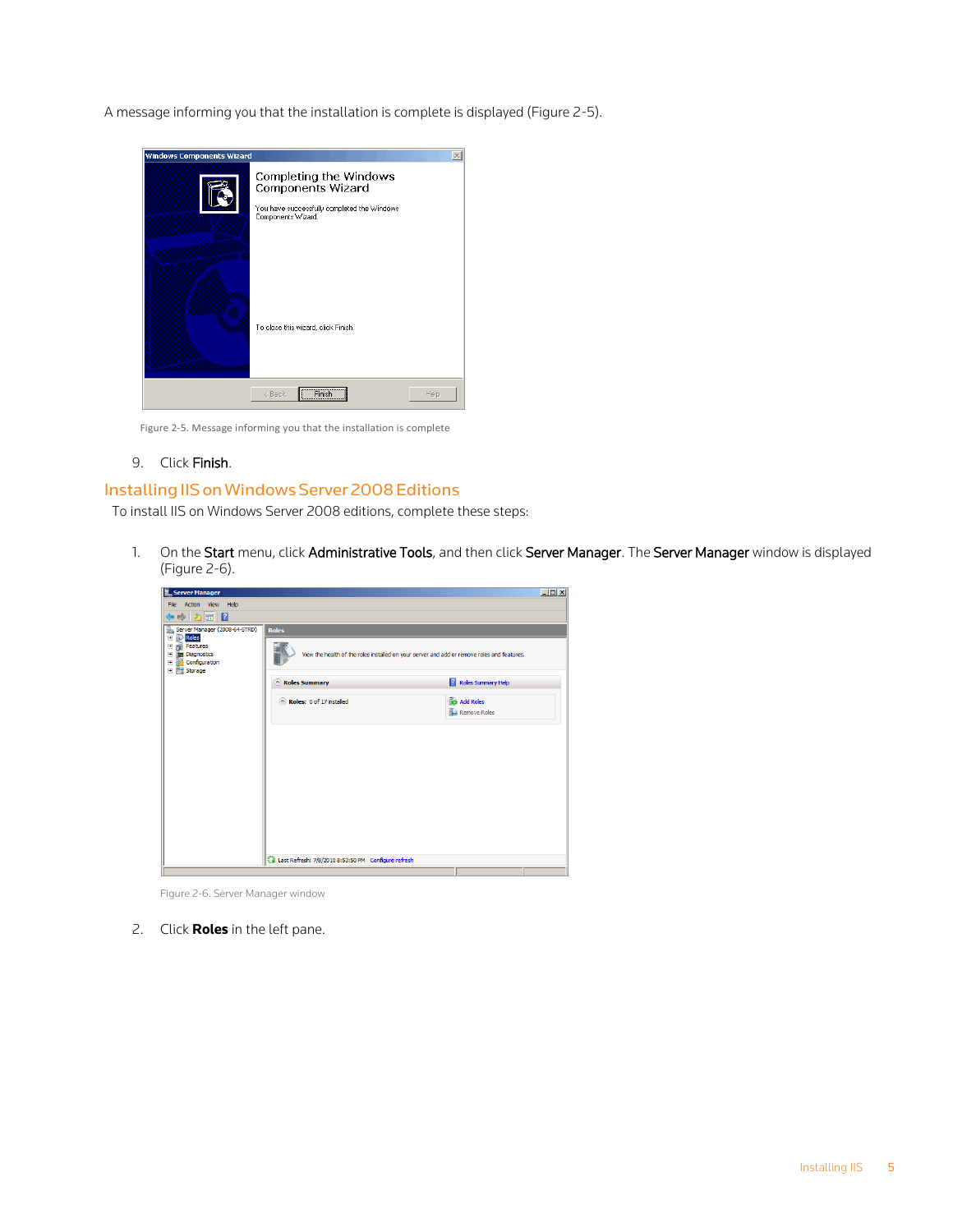3. Click Add Roles in the right pane. If the Before You Begin dialog box is displayed, click Server Roles in the left pane. The Select Server Role[s window is displayed \(Figure](#page-10-0) 2-7).

| <b>Add Roles Wizard</b>                                                               |                                                                                                                                                                                                                                                                                                                                                                                                                                                                                                                                                                                                                                                                                                                             | $\vert x \vert$                                                                                                                                                                                                                                                  |
|---------------------------------------------------------------------------------------|-----------------------------------------------------------------------------------------------------------------------------------------------------------------------------------------------------------------------------------------------------------------------------------------------------------------------------------------------------------------------------------------------------------------------------------------------------------------------------------------------------------------------------------------------------------------------------------------------------------------------------------------------------------------------------------------------------------------------------|------------------------------------------------------------------------------------------------------------------------------------------------------------------------------------------------------------------------------------------------------------------|
| <b>Select Server Roles</b>                                                            |                                                                                                                                                                                                                                                                                                                                                                                                                                                                                                                                                                                                                                                                                                                             |                                                                                                                                                                                                                                                                  |
| <b>Before You Begin</b><br><b>Server Roles</b><br>Confirmation<br>Progress<br>Results | Select one or more roles to install on this server.<br>Roles:<br><b>Active Directory Certificate Services</b><br><b>Active Directory Domain Services</b><br><b>Active Directory Federation Services</b><br>Active Directory Lightweight Directory Services<br><b>Active Directory Rights Management Services</b><br><b>Application Server</b><br><b>DHCP Server</b><br><b>DNS Server</b><br><b>Fax Server</b><br><b>File Services</b><br>Hyper-V<br><b>Network Policy and Access Services</b><br><b>Print and Document Services</b><br><b>Remote Desktop Services</b><br>Web Server (IIS)<br><b>Windows Deployment Services</b><br><b>Windows Server Update Services</b><br>More about server roles<br>$<$ Previous<br>Next | Description:<br><b>Active Directory Certificate Services</b><br>(AD CS) is used to create certification<br>authorities and related role services<br>that allow you to issue and manage<br>certificates used in a variety of<br>applications.<br>Tostal<br>Cancel |

Figure 2-7. Select Server Roles window

- <span id="page-10-0"></span>4. Select the Web Server (IIS) check box. If you are prompted to add other features, click Add Required Features.
- 5. Click Next. The Web Server (IIS[\) window is displayed \(Figure 2-8\).](#page-10-1)

| <b>Add Roles Wizard</b>                                                                                      | $\times$                                                                                                                                                                                                                                                                                                                                                                                                                                                                                                                                                                                                                                                                                                                                                                                                                                                                                                                                                                                                                                                                                                                                                                                                                                                                                                                                      |
|--------------------------------------------------------------------------------------------------------------|-----------------------------------------------------------------------------------------------------------------------------------------------------------------------------------------------------------------------------------------------------------------------------------------------------------------------------------------------------------------------------------------------------------------------------------------------------------------------------------------------------------------------------------------------------------------------------------------------------------------------------------------------------------------------------------------------------------------------------------------------------------------------------------------------------------------------------------------------------------------------------------------------------------------------------------------------------------------------------------------------------------------------------------------------------------------------------------------------------------------------------------------------------------------------------------------------------------------------------------------------------------------------------------------------------------------------------------------------|
| Web Server (IIS)                                                                                             |                                                                                                                                                                                                                                                                                                                                                                                                                                                                                                                                                                                                                                                                                                                                                                                                                                                                                                                                                                                                                                                                                                                                                                                                                                                                                                                                               |
| Before You Begin<br>Server Roles<br>Web Server (IIS)<br>Role Services<br>Confirmation<br>Progress<br>Results | <b>Introduction to Web Server (IIS)</b><br>Web servers are computers that have specific software that allows them to accept requests from client<br>computers and return responses to those requests. Web servers let you share information over the Internet, or<br>through intranets and extranets. The Web Server role includes Internet Information Services (IIS) 7.0, a unified<br>Web platform that integrates IIS 7.0, ASP.NET, and Windows Communication Foundation, IIS 7.0 also features<br>enhanced security, simplified diagnostics, and delegated administration.<br><b>Things to Note</b><br>i Using Windows System Resource Manager (WSRM) can help ensure equitable servicing of Web server<br>traffic especially when there are multiple roles on this computer.<br>D The default installation for the Web Server (IIS) role includes the installation of role services that enable<br>you to serve static content, make minor customizations (such as default documents and HTTP errors).<br>monitor and log server activity, and configure static content compression.<br><b>Additional Information</b><br>Overview of Web Server (IIS)<br>Overview of Available Role Services in IIS 7.0<br><b>IIS Checklists</b><br>Common Administrative Tasks in IIS<br>Overview of WSRM<br>Next ><br>Tostall<br>< Previous<br>Cancel |

<span id="page-10-1"></span>Figure 2-8. Web Server (IIS) window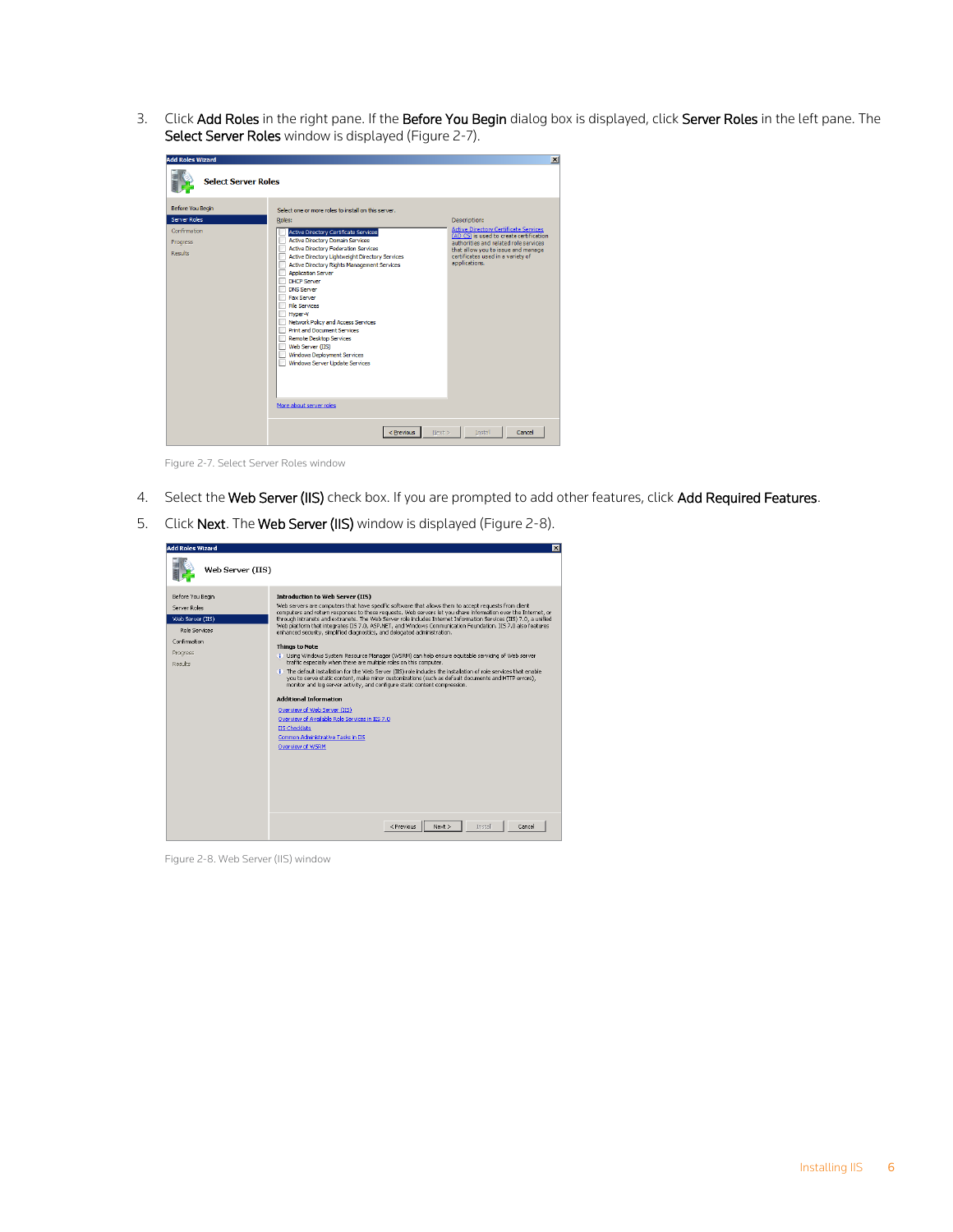6. Click Next. The Select Role Services [window is displayed \(Figure](#page-11-0) 2-9).

| <b>Add Roles Wizard</b>                                                                                             | $\vert x \vert$                                                                                                                                                                                                                                                                                                                                                                                                                                                                                                                                                                                                                                                                                                                                                                                                                                                                                                                                                  |
|---------------------------------------------------------------------------------------------------------------------|------------------------------------------------------------------------------------------------------------------------------------------------------------------------------------------------------------------------------------------------------------------------------------------------------------------------------------------------------------------------------------------------------------------------------------------------------------------------------------------------------------------------------------------------------------------------------------------------------------------------------------------------------------------------------------------------------------------------------------------------------------------------------------------------------------------------------------------------------------------------------------------------------------------------------------------------------------------|
| <b>Select Role Services</b>                                                                                         |                                                                                                                                                                                                                                                                                                                                                                                                                                                                                                                                                                                                                                                                                                                                                                                                                                                                                                                                                                  |
| Before You Beain<br>Server Roles<br>Web Server (IIS)<br><b>Role Services</b><br>Confirmation<br>Progress<br>Results | Select the role services to install for Web Server (IIS):<br>Role services:<br>Description:<br>Web Server provides support for<br>Web Server<br>$\overline{\phantom{a}}$<br>同<br>HTML Web sites and optional support<br>F <b>III</b> Common HTTP Features<br>for ASP.NET, ASP, and Web server<br>Static Content<br>$\sqrt{2}$<br>extensions. You can use the Web<br>Server to host an internal or external<br><b>J</b> Default Document<br>Web site or to provide an environment<br>V Directory Browsing<br>for developers to create Web-based<br>V HTTP Errors<br>applications.<br><b>HTTP Redirection</b><br>WebDAV Publishing<br>Application Development<br>ASP.NET<br>.NET Extensibility<br>ASP<br>CGI<br><b>ISAPI Extensions</b><br><b>ISAPI Filters</b><br>Server Side Includes<br>$\Box$ Health and Diagnostics<br>V HTTP Logging<br>Logging Tools<br>Request Monitor<br>Tracing<br>More about role services<br>$<$ Previous<br>Next<br>Install<br>Cancel |
|                                                                                                                     |                                                                                                                                                                                                                                                                                                                                                                                                                                                                                                                                                                                                                                                                                                                                                                                                                                                                                                                                                                  |

Figure 2-9. Select Role Services window

- <span id="page-11-0"></span>7. Select the **ASP.NET** check box.
- 8. If you are prompted to install additional role services based on the selection of ASP.NET, click Add Required Role Services.
- 9. Scroll down and select the IIS 6 Management Compatibility Services check box.
- 10. If you are prompted to install additional role services based on the selection of IIS 6 Management Compatibility, click Add Required Role Services.
- 11. Click Next. The Confirm Installation Selections window is [displayed \(Figure 2-10\).](#page-11-1)

| <b>Add Roles Wizard</b>                                               |                                                                                                                                                                                                                                                                                                                                                                                                                                                                                                                                                                                   | 図 |
|-----------------------------------------------------------------------|-----------------------------------------------------------------------------------------------------------------------------------------------------------------------------------------------------------------------------------------------------------------------------------------------------------------------------------------------------------------------------------------------------------------------------------------------------------------------------------------------------------------------------------------------------------------------------------|---|
| <b>Confirm Installation Selections</b>                                |                                                                                                                                                                                                                                                                                                                                                                                                                                                                                                                                                                                   |   |
| Before You Begin<br>Server Roles<br>Web Server (IIS)<br>Role Services | To install the following roles, role services, or features, click Install.<br>(i) 2 informational messages below<br>(ii) This server might need to be restarted after the installation completes.                                                                                                                                                                                                                                                                                                                                                                                 |   |
| Confirmation                                                          | Web Server (IIS)                                                                                                                                                                                                                                                                                                                                                                                                                                                                                                                                                                  |   |
| Progress<br>Results                                                   | (iii) Find out more about Windows System Resource Manager (WSRM) and how it can help optimize<br>CPU usage<br><b>Web Server</b><br>Common HTTP Features<br>Static Content<br>Default Document<br>Directory Browsing<br><b>HTTP Fronts</b><br><b>Health and Diagnostics</b><br>HTTP Logging<br>Request Monitor<br>Security<br>Request Filtering<br>Performance<br>Static Content Compression<br><b>Management Tools</b><br><b>IIS Management Console</b><br>IIS 6 Management Compatibility<br>Print, e-mail, or save this information<br>Install<br>Next ><br>< Previous<br>Cancel |   |
|                                                                       |                                                                                                                                                                                                                                                                                                                                                                                                                                                                                                                                                                                   |   |

Figure 2-10. Confirm Installation Selections window

#### <span id="page-11-1"></span>12. Click **Install**.

- 13. If you are prompted for any original installation media, please provide it as directed and follow the instructions.
- 14. When the installation is finished, click **Close**, then close the **Server Manager** window.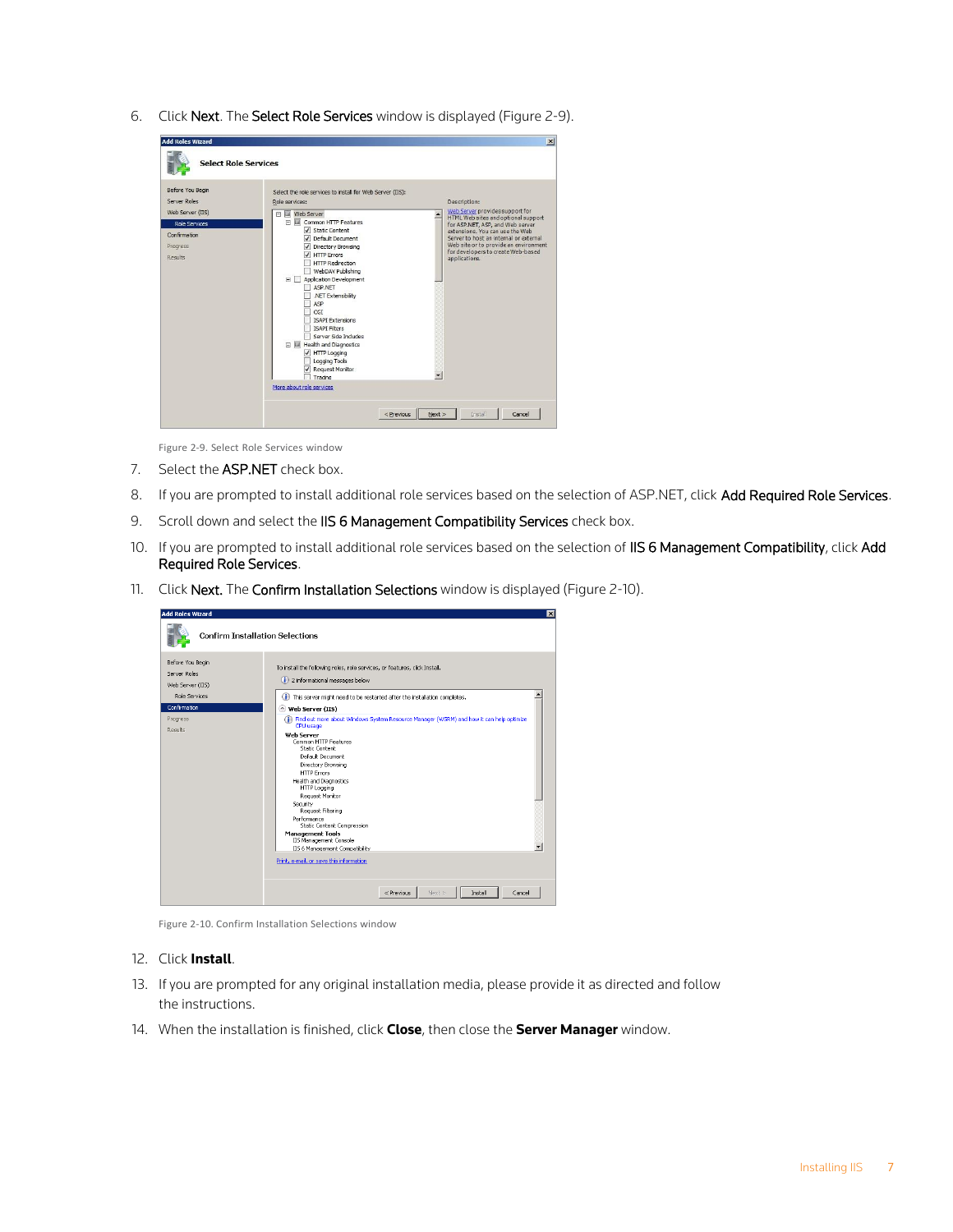## <span id="page-12-0"></span>3 Installing Portal Website

Portal Website connects to a repository. When you install the Portal Website, you need to provide the following:

- A license code for the Portal Website.
- A website that will host the Portal web application.
- A unique web application name (virtual directory) for each instance of Portal that is to be installed on a single server.
- The name of a server hosting an existing repository and the name of the SQL instance where the repository is installed.
- The domain user (with minimum network service privileges) under which Portal Website will run.
- Privileges for the repositories or cases.

#### <span id="page-12-1"></span>Configuring Portal Website

It is recommended that you accept the default configuration of Portal Website during installation. If you need to configure the repository to which you want to connect, please contact Customer Technical Support at 1-800-290-9378 for further information.

#### <span id="page-12-2"></span>Installing Portal Website

This section provides a step-by-step example of the Portal Website installation.

Note: If Windows Firewall is enabled, you must enable the World Wide Web Publishing Service (HTTP) program before installing the Portal Website.

To install Portal Website, complete these steps:

- 1. Click the link for Portal Website in the e-mail sent to you from Thomson Reuters. The Westlaw Case Notebook Portal Website registration page is displayed.
- 2. Complete the registration form and click **Proceed with Download**.
- 3. On the next page, click Proceed with Download next to the Portal Website installer. Save the installer to your computer, then move the file to the server where you want to install the Portal Website.
- 4. On the target server, double-click the downloaded file to launch the installer.

Note: A message indicating that you need to install Microsoft Foundation Class Library (MFC) may be displayed. MFC 10.0 SP1 is required for Portal Website.

- 5. If the MFC dialog box is displayed, click **Install** to proceed. When the MFC components have been installed, the **Welcome to the InstallShield Wizard** dialog box is displayed.
- 6. Click **Next**.

Note: If you receive an error message that the ASP.NET Web Service Extension is not installed, see "Inst[alling](#page-7-0) IIS". If you receive an error message that the ASP.NET 2.0 Web Service Extension is prohibited, see ["Enabling the ASP.NET 2.0 Web Service Extension"](#page-17-2) .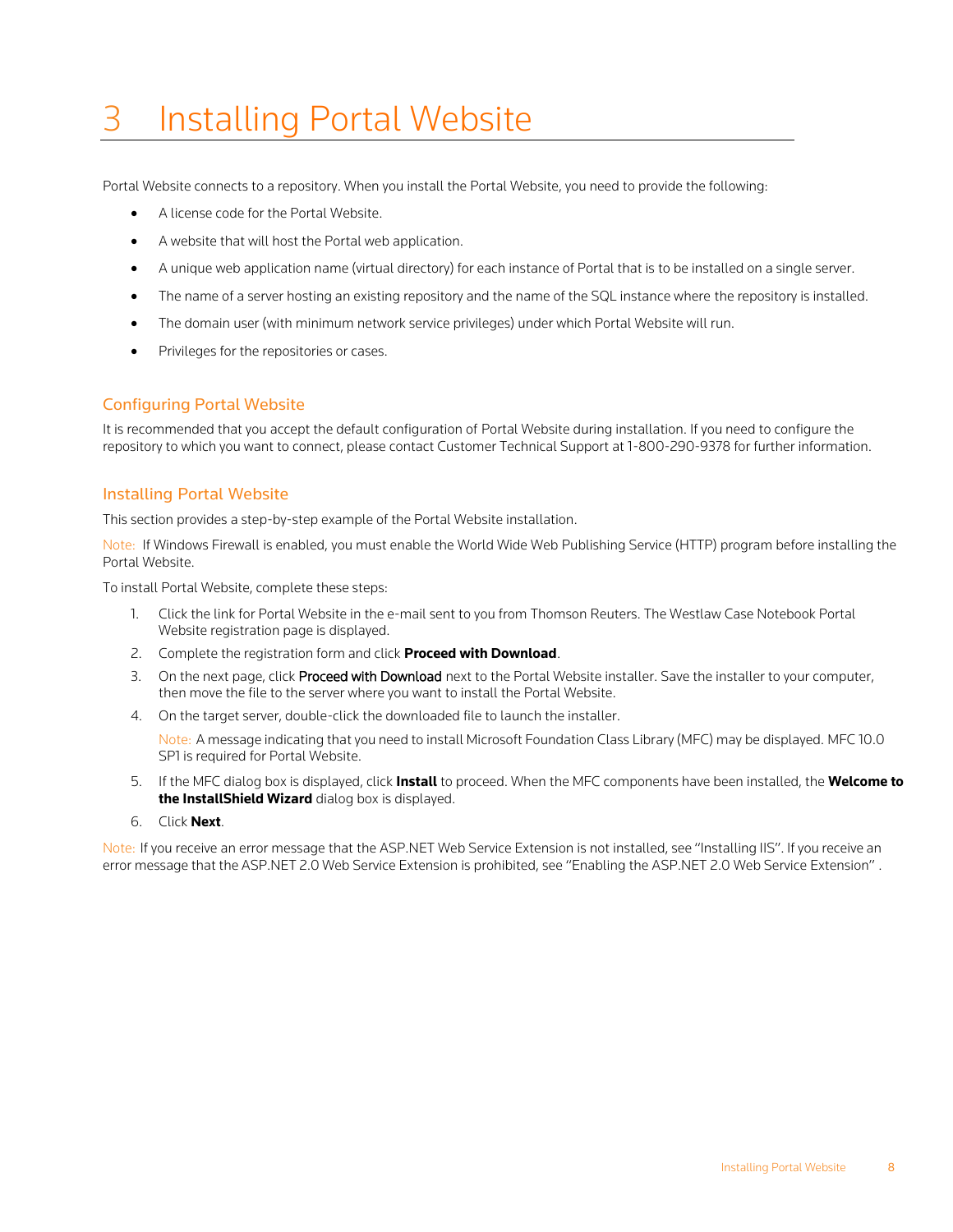The **License Agreement** dialog box is displayed (Figure 3-1).



Figure 3-1. License Agreement dialog box

7. Scroll to the bottom of the license agreement as you read it, then select I agree to the terms in the license agreement and click Next. The Readme Information dialog box is displayed. When you are finished with the Readme information, click Next. The Customer Information dialog box is [displayed \(Figure](#page-13-0) 3-2).

| <b>Customer Information</b>                                                                                                                                                                       |  |  |
|---------------------------------------------------------------------------------------------------------------------------------------------------------------------------------------------------|--|--|
| Please enter your information.                                                                                                                                                                    |  |  |
| Organization:                                                                                                                                                                                     |  |  |
| My Company                                                                                                                                                                                        |  |  |
|                                                                                                                                                                                                   |  |  |
| Serial Number:<br>2ZKJS<br>PVGA8<br><b>XXXXX</b><br>This application will be installed for all users that share this computer. You must have<br>administrator rights to install this application. |  |  |
| InstallShield                                                                                                                                                                                     |  |  |

<span id="page-13-0"></span>Figure 3-2. Customer Information dialog box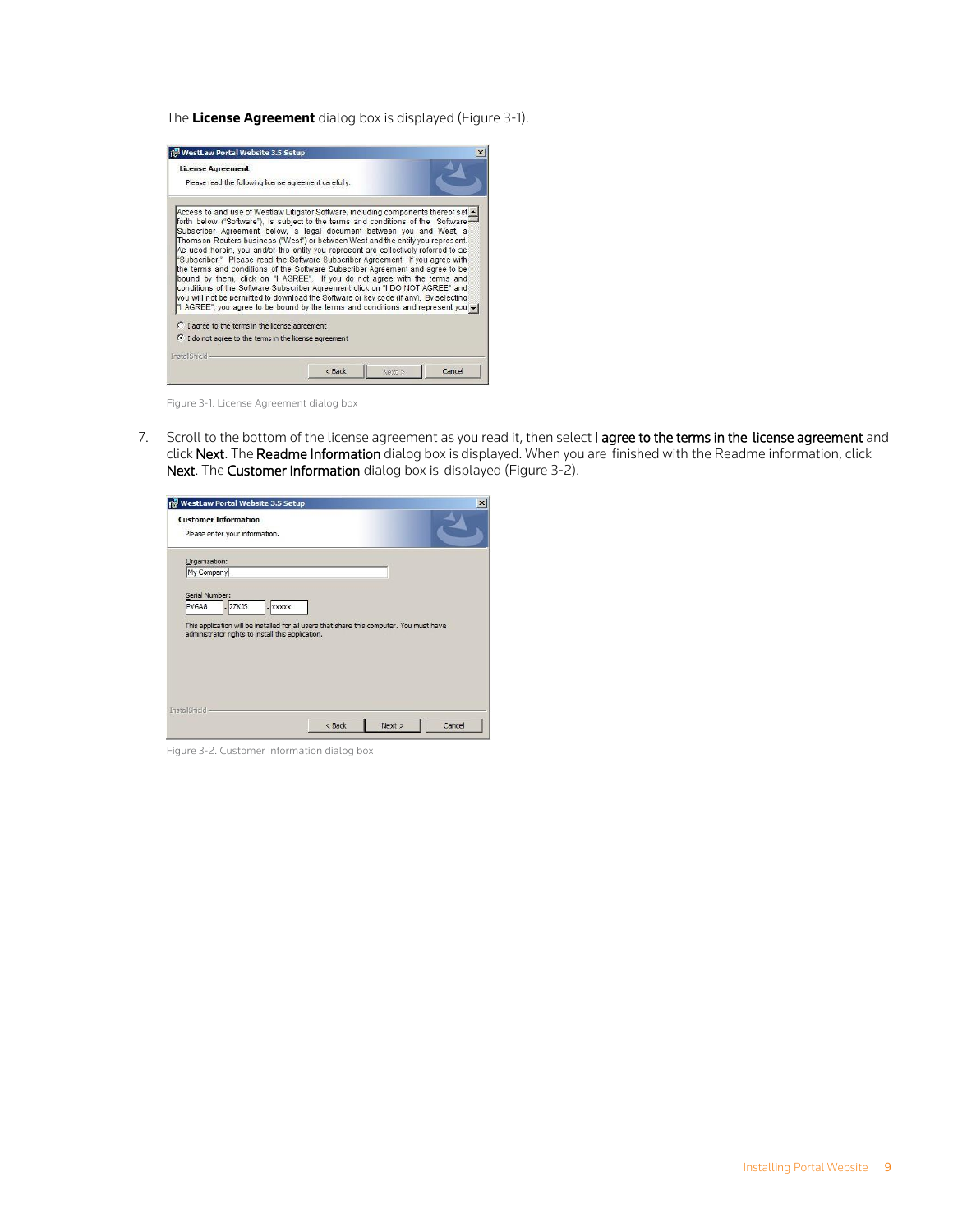8. Type your organization name and serial number in the **Organization** and **Serial Number** boxes, and then click **Next**. The **Enter Portal Website Info** [dialog box is displayed \(Figure](#page-14-0) 3-3).

| Enter Website name: Default Web Site |                                            |  |
|--------------------------------------|--------------------------------------------|--|
| Enter Web App Name: PortalWebApp     |                                            |  |
| Repository Server:                   |                                            |  |
|                                      | Do not validate the Repository Server name |  |
|                                      |                                            |  |
|                                      |                                            |  |
|                                      |                                            |  |

Figure 3-3. Enter Portal Website Info dialog box

- <span id="page-14-0"></span>9. Type the website name, web application name, and repository server name in the appropriate boxes.
	- For the website, select the default site or one that you created for the Portal Website.
	- You can use the default web application name or a new web application name (without spaces).

Note: The web application name must be unique to the server. If an existing application or instance of the Portal Website is using the same name, the installer will display an error when you continue.

 If the repository is using the SQL instance created by the Case Notebook Repository installer, you can specify only the server name. If you are using an existing SQL instance, you must specify the server name and SQL instance as follows: <SERVER>\<INSTANCE>

Note: If you are using the default SQL instance, the server name and instance must be specified as

<SERVER>\MSSQLSERVER.

10. If you do not want the installer to verify that the specified repository exists, select the **Do not validate the** Repository **Server name** check box, and then click **Next**. The **Destination Folder** [dialog box is displayed \(Figure](#page-14-1) 3-4).

| WestLaw Portal Website 3.5 Setup | <b>Destination Folder</b>                                                                          |        |
|----------------------------------|----------------------------------------------------------------------------------------------------|--------|
|                                  | Click Next to install to this folder, or click Change to install to a different folder.            |        |
|                                  | Install WestLaw Portal Website to:                                                                 |        |
|                                  | C: Program Files (x86) Westlaw Case Notebook Westlaw Case<br>Notebook Portal Website\PortalWebApp\ | Change |
|                                  |                                                                                                    |        |
|                                  |                                                                                                    |        |
|                                  |                                                                                                    |        |
|                                  |                                                                                                    |        |
|                                  |                                                                                                    |        |
|                                  |                                                                                                    |        |
|                                  |                                                                                                    |        |
| <b>InstallShield</b>             |                                                                                                    |        |

<span id="page-14-1"></span>Figure 3-4. Destination Folder dialog box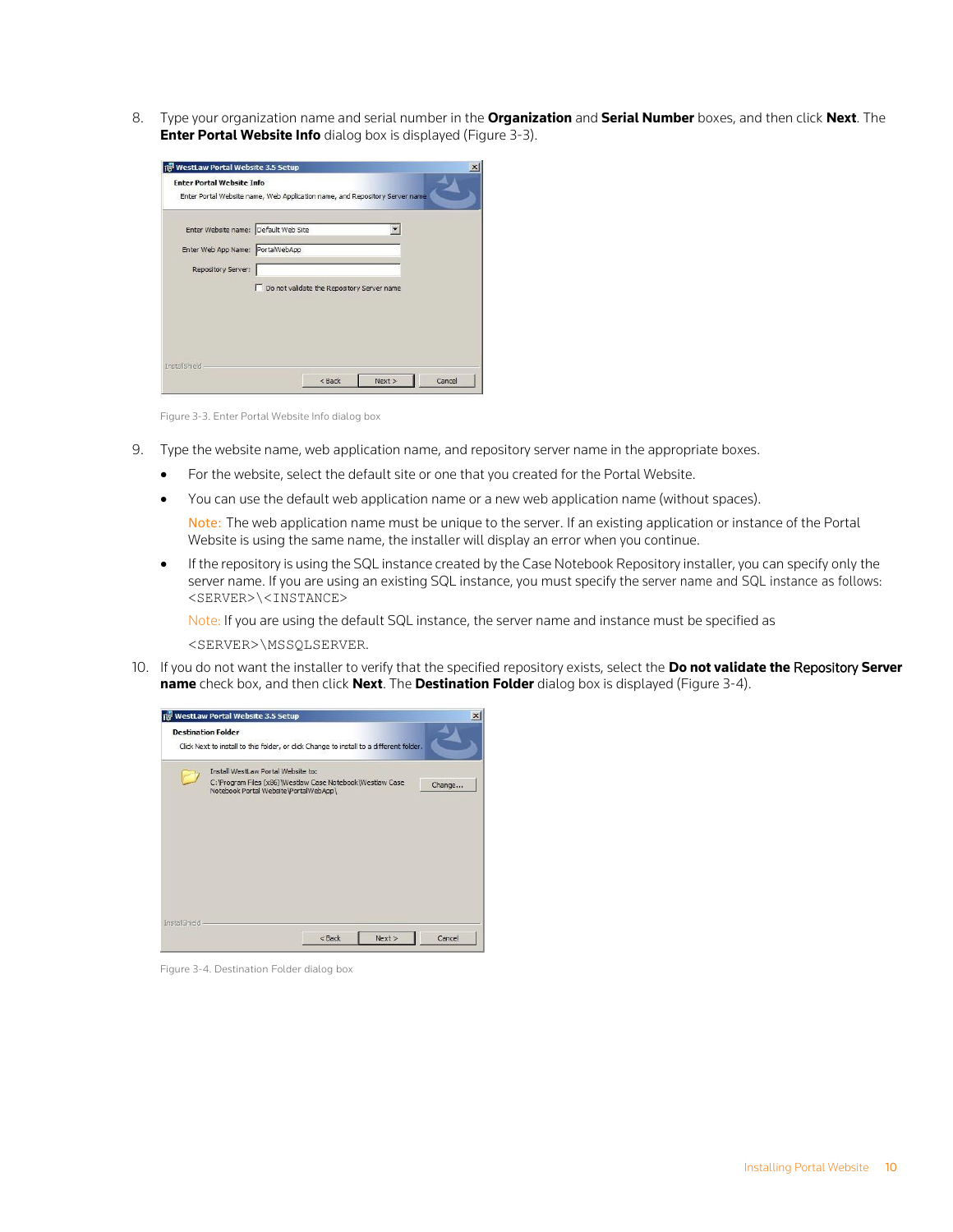11. To change the default installation folder, click **Change**. After selecting a new location and returning to the installation wizard, click **Next**. The **Logon Information** dialog box is displayed (Figure 3-5).

| <b>Logon Information</b>                                                     |                                                                                                                                                                           |        |
|------------------------------------------------------------------------------|---------------------------------------------------------------------------------------------------------------------------------------------------------------------------|--------|
| Specify a user name and password                                             |                                                                                                                                                                           |        |
| account needs privileges equal to the Network Service account.<br>User name: | Type the user name in the following required format: DOMAIN\user name.<br>The user account needs permission to access the file shares containing case files, and the user |        |
| CNB-REPO\Toby                                                                |                                                                                                                                                                           | Browse |
| Password:                                                                    |                                                                                                                                                                           |        |
|                                                                              |                                                                                                                                                                           |        |
|                                                                              |                                                                                                                                                                           |        |
|                                                                              |                                                                                                                                                                           |        |
|                                                                              |                                                                                                                                                                           |        |
| <b>InstallShield</b>                                                         |                                                                                                                                                                           |        |

Figure 3-5. Logon Information dialog box

Note: If you are on a domain controller, you must follow additional instructions. See ["Additional Configuration on Domain](#page-19-1)  [Controllers".](#page-19-1)

12. Type the username and password that will be used to access Case Notebook Repository in the **User** name and **Password** boxes.

Note: For security purposes, do not specify a username and password that allows access to the computer where you install the Portal Website. It is recommended that you create a separate service account for the Portal Website.

13. Click **Next**. The Ready **to Install the Program** [dialog box is displayed \(Figure](#page-15-0) 3-6).

| <b>Logon Information</b>                                                                                                                                                                                                                    |        |
|---------------------------------------------------------------------------------------------------------------------------------------------------------------------------------------------------------------------------------------------|--------|
| Specify a user name and password                                                                                                                                                                                                            |        |
| Type the user name in the following required format: DOMAIN\user name.<br>The user account needs permission to access the file shares containing case files, and the user<br>account needs privileges equal to the Network Service account. |        |
| User name:                                                                                                                                                                                                                                  |        |
|                                                                                                                                                                                                                                             | Browse |
| Password:                                                                                                                                                                                                                                   |        |
|                                                                                                                                                                                                                                             |        |
|                                                                                                                                                                                                                                             |        |
|                                                                                                                                                                                                                                             |        |
|                                                                                                                                                                                                                                             |        |
|                                                                                                                                                                                                                                             |        |

<span id="page-15-0"></span>Figure 3-6. Ready to Install the Program dialog box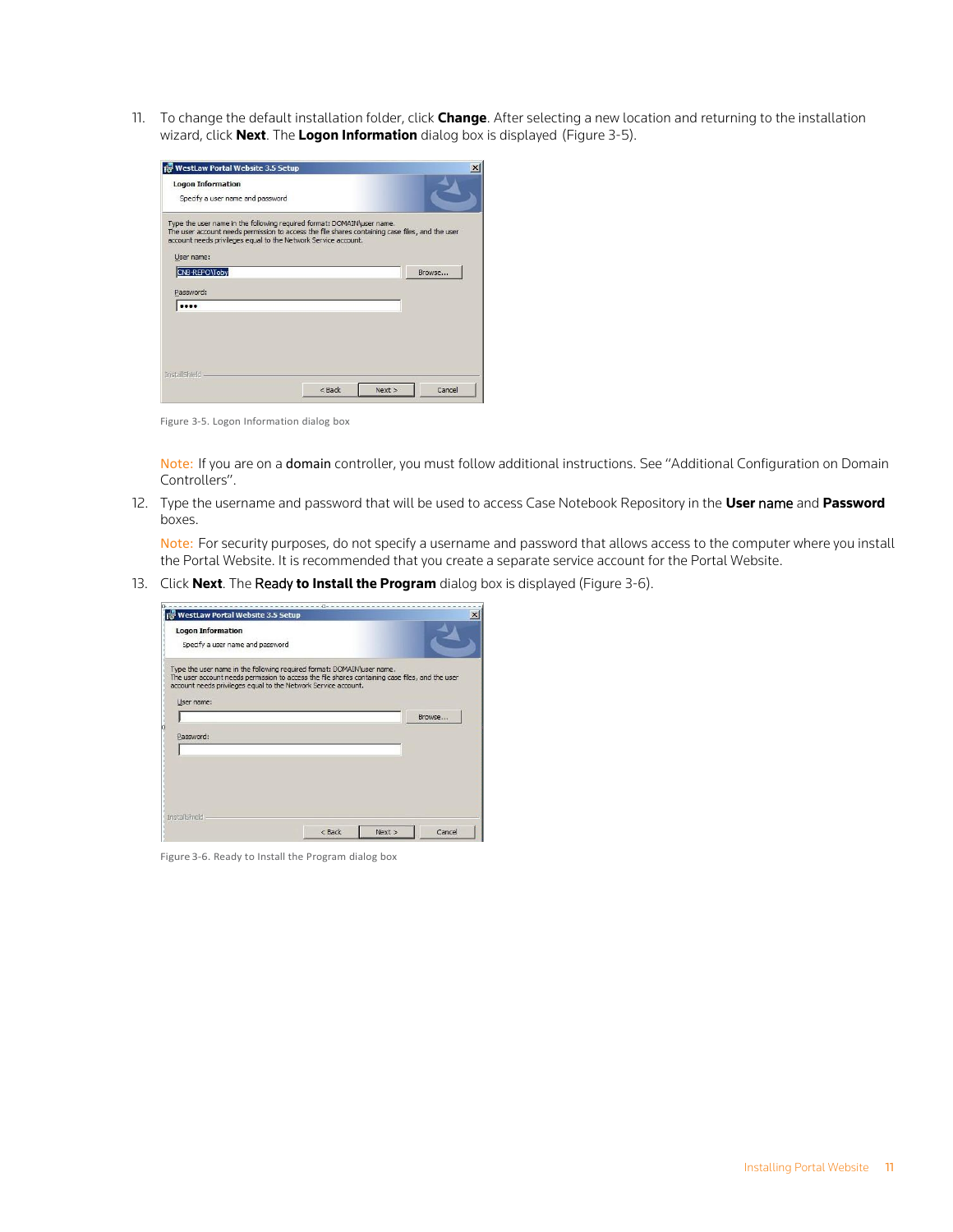14. Click **Install** to begin the installation. When the installation is finished, the **InstallShield Wizard Completed** [dialog box](#page-16-0) is [displayed \(Figure](#page-16-0) 3-7).

| <b>WestLaw Portal Website 3.5 Setup</b> |                                                                                                                     | $\vert x \vert$ |
|-----------------------------------------|---------------------------------------------------------------------------------------------------------------------|-----------------|
|                                         | <b>InstallShield Wizard Completed</b>                                                                               |                 |
|                                         | The InstallShield Wizard has successfully installed Westlaw<br>Portal Website 3.5, Click Finish to exit the wizard. |                 |
|                                         |                                                                                                                     |                 |
|                                         |                                                                                                                     |                 |
|                                         |                                                                                                                     |                 |
|                                         |                                                                                                                     |                 |
|                                         | Finish<br>Cancel<br><back< td=""><td></td></back<>                                                                  |                 |

Figure 3-7. InstallShield Wizard Completed dialog box

#### <span id="page-16-0"></span>15. Click Finish.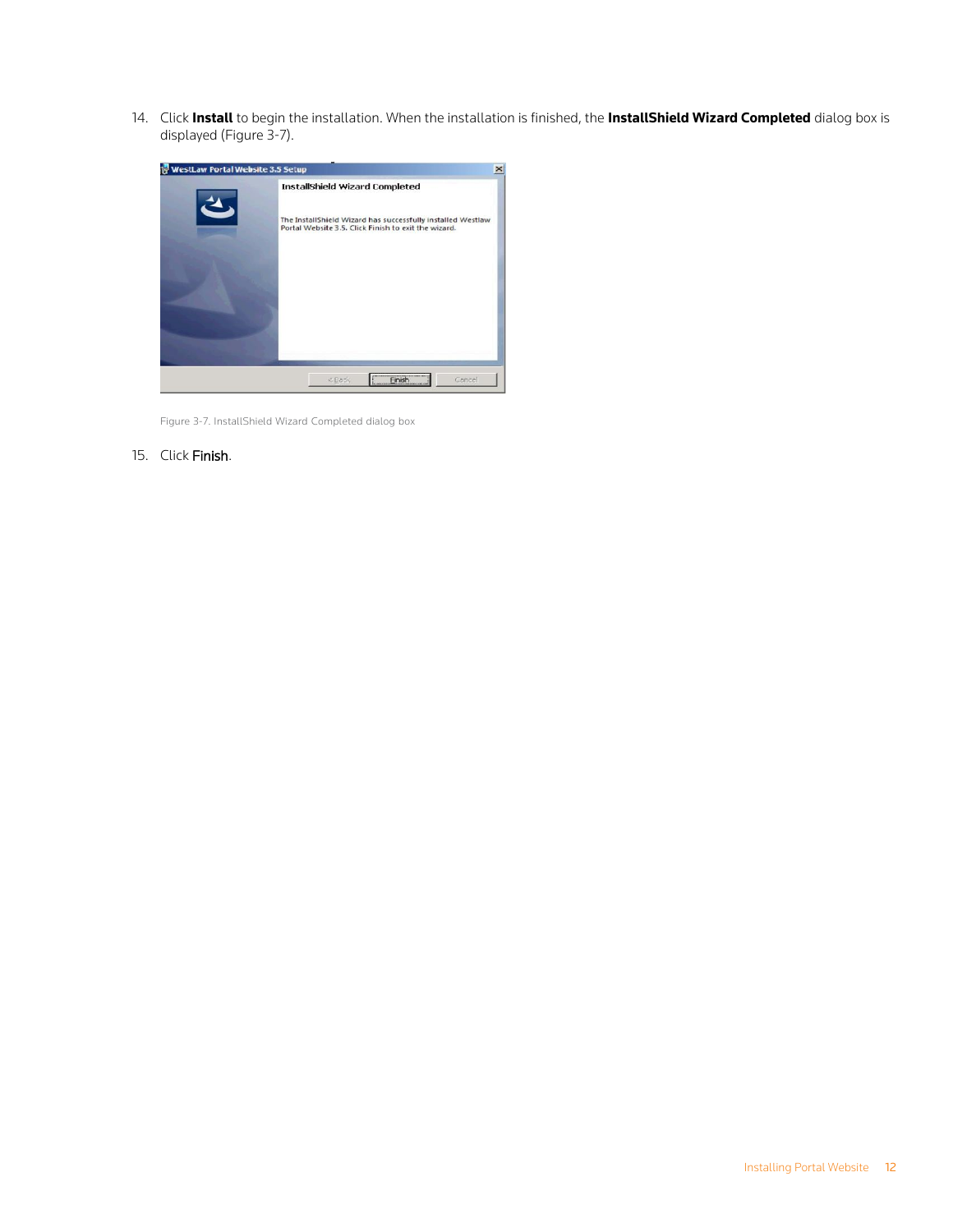### <span id="page-17-0"></span>4 Troubleshooting

This chapter provides information about tasks that may be required according to your specific installation environment.

- [Configuring IIS in 32-bit Mode](#page-17-1)
- Enabling the ASP.NET 2.0 Web Service Extension
- [Editing the web.config File](#page-3-0)
- [Additional Configuration on Domain Controllers](#page-3-0)

#### <span id="page-17-1"></span>Configuring IIS in 32-bit Mode

Note: If you have 64-bit web applications running on 64-bit Windows Server 2003 editions, you must upgrade to Windows Server 2008 Standard or Windows Server 2008 R2. If you have no other web applications on the server, you can configure IIS in 32-bit mode.

To configure IIS in 32-bit mode, complete these steps:

- 1. On the **Start** menu, click **Run**. The **Run** dialog box is displayed.
- 2. Type cmd in the Open field, then click **OK**. A command window is displayed.
- 3. Navigate tothe %systemdrive%\Inetpub\AdminScriptsdirectory.
- 4. Type the following command: cscript.exe adsutil.vbs set W3SVC/AppPools/Enable32BitAppOnWin64 "true"
- 5. Click the Close button or type exit to close the command window.

#### <span id="page-17-2"></span>Enabling the ASP.NET 2.0 Web Service Extension

Portal Website requires ASP.NET and the ASP.NET Web Service Extension. Follow the steps in the appropriate section below to manually enable the extension if it has been prohibited.

#### <span id="page-17-3"></span>**WINDOWS SERVER 2003 EDITIONS**

- 1. On the **Start** menu, click **Administrative Tools**, and then click **Internet Information Services (IIS) Manager**. The **Internet Information Services (IIS) Manager** window is displayed.
- 2. Click the plus symbol (+) next to the server in the left pane, and then click the **Web Service Extensions** folder to display Web Service Extensions in the right pane (Figure 4-1).



Figure 4-1. Internet Information Services (IIS) Manager window

3. Under Web Service Extensions, select **ASP.NET v2.0** and click **Allow**.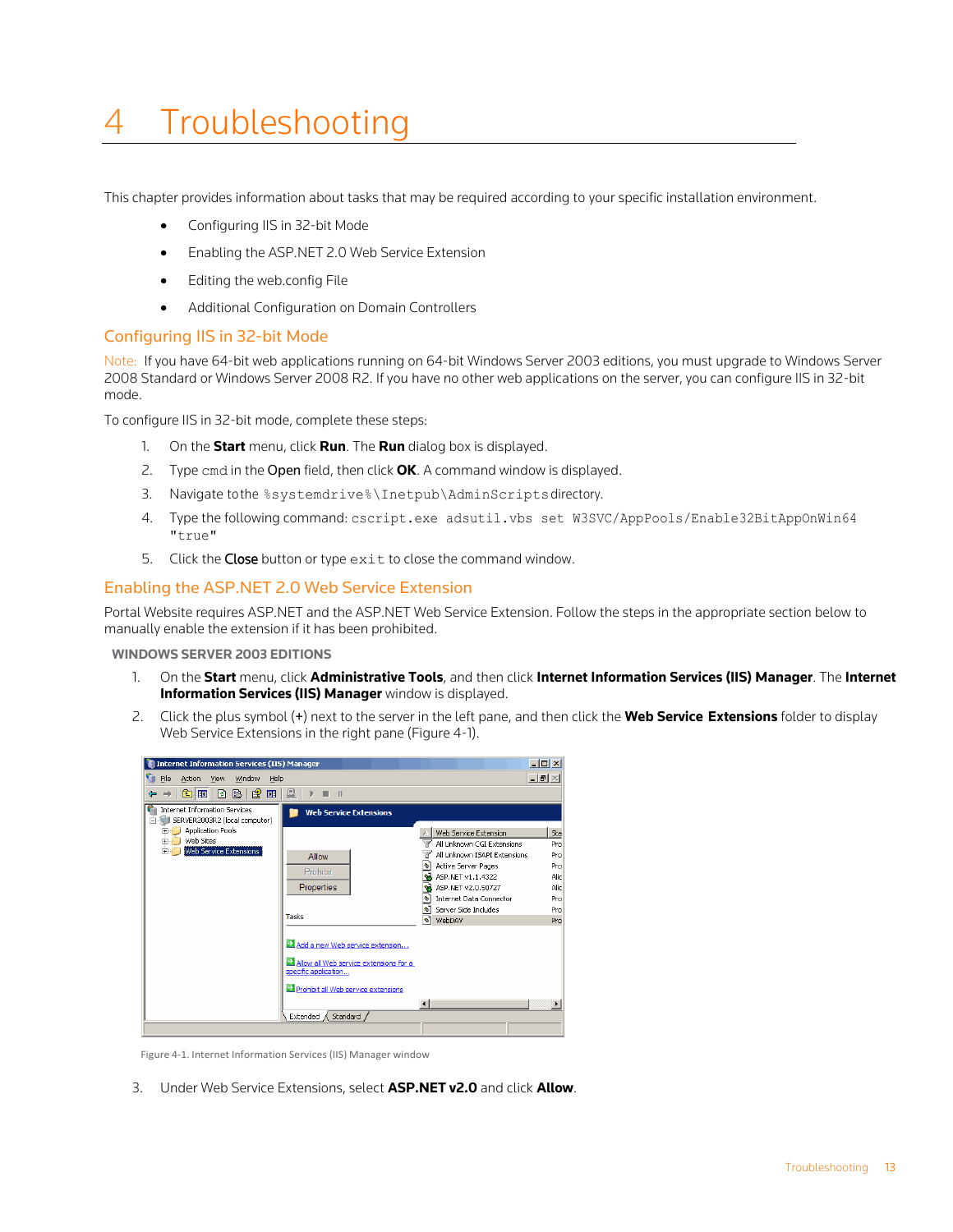#### <span id="page-18-0"></span>**WINDOWS SERVER 2008 EDITIONS**

- 1. On the **Start** menu, click **Administrative Tools**, and then click **Server Manager**. The **Server** Manager window is displayed.
- 2. Click the plus symbol (+) next to **Roles** in the left pane to display the **Web Server (IIS)** node, and then click the plus symbol (+) next to **Web Server (IIS)** to display the **Internet Information Services (IIS) Manager** node.
- 3. Click the **Internet Information Services (IIS) Manager** node. The **Internet Information Services (IIS) Manager** page is displayed in the right pane (Figure 4-2).



Figure 4-2. Internet Information Services (IIS) Manager page

- 4. Click the server name under Connections, then double-click the ISAPI and CGI Restrictions icon. The ISAPI and CGI Restrictions window is displayed.
- 5. Click the 32-bit version of the ASP.NET Web Extension Service and click Allow under the Actions panel to the right.

#### <span id="page-18-1"></span>Editing the web.config File

If you entered the server name incorrectly or changed the server location, you can edit the server name in the web.configfile. It is recommended that you make a copy of web.config before proceeding.

<span id="page-18-2"></span>**EDITING WEB.CONFIG ON WINDOWS SERVER 2003 EDITIONS**

To edit web.config on Windows Server 2003 editions, complete these steps:

- 1. On the Start menu, click Administrative Tools, and then click Internet Information Services (IIS) Manager. The Internet Information Services (IIS) Manager window is displayed.
- 2. Click the plus symbol (+) next to the website name where Portal Website was installed.
- 3. Right-click the name of the Portal web application (PortalWebApp, by default), and then click Properties. The Properties dialog box is displayed.
- 4. Click the ASP.NET tab, and then click Edit Configuration. The ASP.NET Configuration Settings dialog box is displayed.
- 5. Select the RepositoryServerNm file and click Edit. The Edit/Add Application Settings dialog box is displayed.
- 6. Type the correct server name in the Value box.
- 7. Click OK.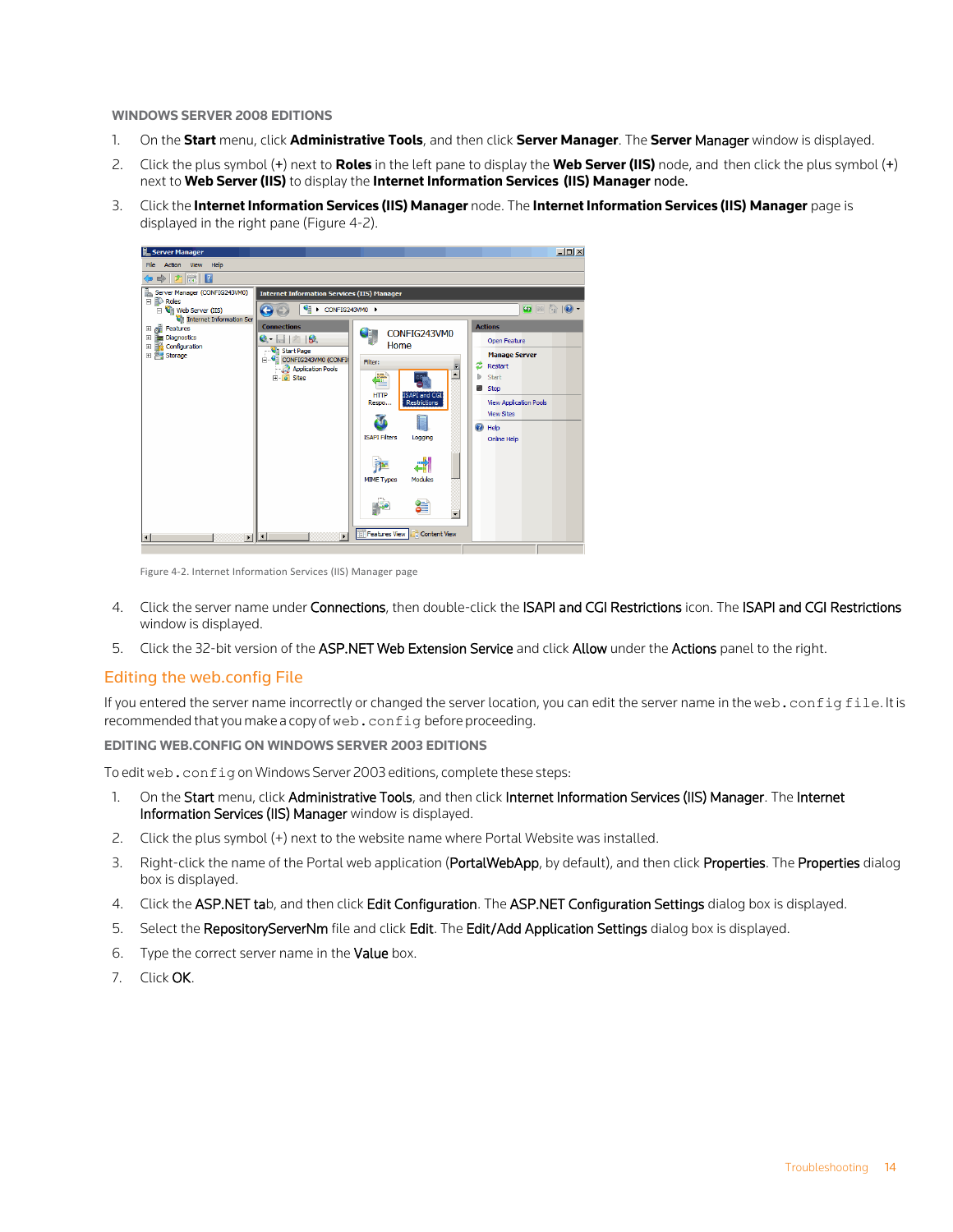#### <span id="page-19-0"></span>**EDITING WEB.CONFIG ON WINDOWS SERVER 2008 EDITIONS**

To edit web.config on Windows Server 2008 editions, complete these steps:

- 1. On the Start menu, click Administrative Tools, and then click Server Manager. The Server Manager window is displayed.
- 2. Click the plus symbol (+) next to Roles, click the plus symbol (+) next to Web Server (IIS), and then click Internet Information Services (IIS) Manager. The Internet Information Services (IIS) Manager window is displayed in the right pane.
- 3. Under Connections, click the plus symbol (+) next to the server name, and then click the plus symbol (+) next to Sites.
- 4. Click the plus symbol (+) next to the website name where Portal was installed.
- 5. Click the name of the Portal web application (PortalWebApp, by default).
- 6. Double-click the Application Settings icon in the panel to the right. A list of Portal files is displayed.
- 7. Double-click the RepositoryServerNm file to display the Edit Application Setting dialog box.
- 8. Type the correct server name in the Value box and click OK.

#### <span id="page-19-1"></span>Additional Configuration on Domain Controllers

If you install Portal Website on a domain controller, you must perform the following additional steps:

- Create a domain user.
- Add the domain user to the domain controller group.
- Add the domain user as a Portal Website Application Pool Identity.
- Change permissions for the Reports folder, the Temp folder, and all case folders and sub-folders.

#### <span id="page-19-2"></span>**CONFIGURATION ON WINDOWS SMALL BUSINESS SERVER 2003**

Follow the additional configuration steps in this section if you installed Portal Website on Windows Small Business Server 2003 or Windows Essential Business Server 2003.

#### <span id="page-19-4"></span>**Creating a Domain User**

To create a domain user, complete these steps:

- 1. On the Start menu, click **Administrative Tools**, and then click **Active Directory Users and Computers**. The **Active Directory Users and Computers** window is displayed.
- 2. Right-click the **Users** folder, click **New**, and then click **User**. The **New Object–User** dialog box is displayed (Figure 4-3).

| <b>New Object - User</b>            |                                | $\vert x \vert$ |
|-------------------------------------|--------------------------------|-----------------|
|                                     | Create in: JHBTEST.local/Users |                 |
| First name:                         | <b>RAS</b><br>Initials:        |                 |
| Last name:                          | Tester                         |                 |
| Full name:                          | <b>RAS Tester</b>              |                 |
| User logon name:                    |                                |                 |
| rastester                           | @JHBTEST.local                 |                 |
| User logon name (pre-Windows 2000): |                                |                 |
| <b>JHBTEST\</b>                     | rastester                      |                 |
|                                     |                                |                 |
|                                     | Next<br>< Back                 | Cancel          |

Figure 4-3. New Object–User dialog box

- <span id="page-19-3"></span>3. Type a first name, last name, full name, and user logon name in the appropriate boxes, and then click Next.
- <span id="page-19-5"></span>4. Type the password you use for the Case Notebook Repository to which Portal Website connects in the Password and Confirm Password boxes, and then click Next.

Note: The user logon name and password will be needed in later steps.

- 5. Clear the **Create a Microsoft Exchange Mailbox** check box, and then click **Next**.
- 6. Click Finish.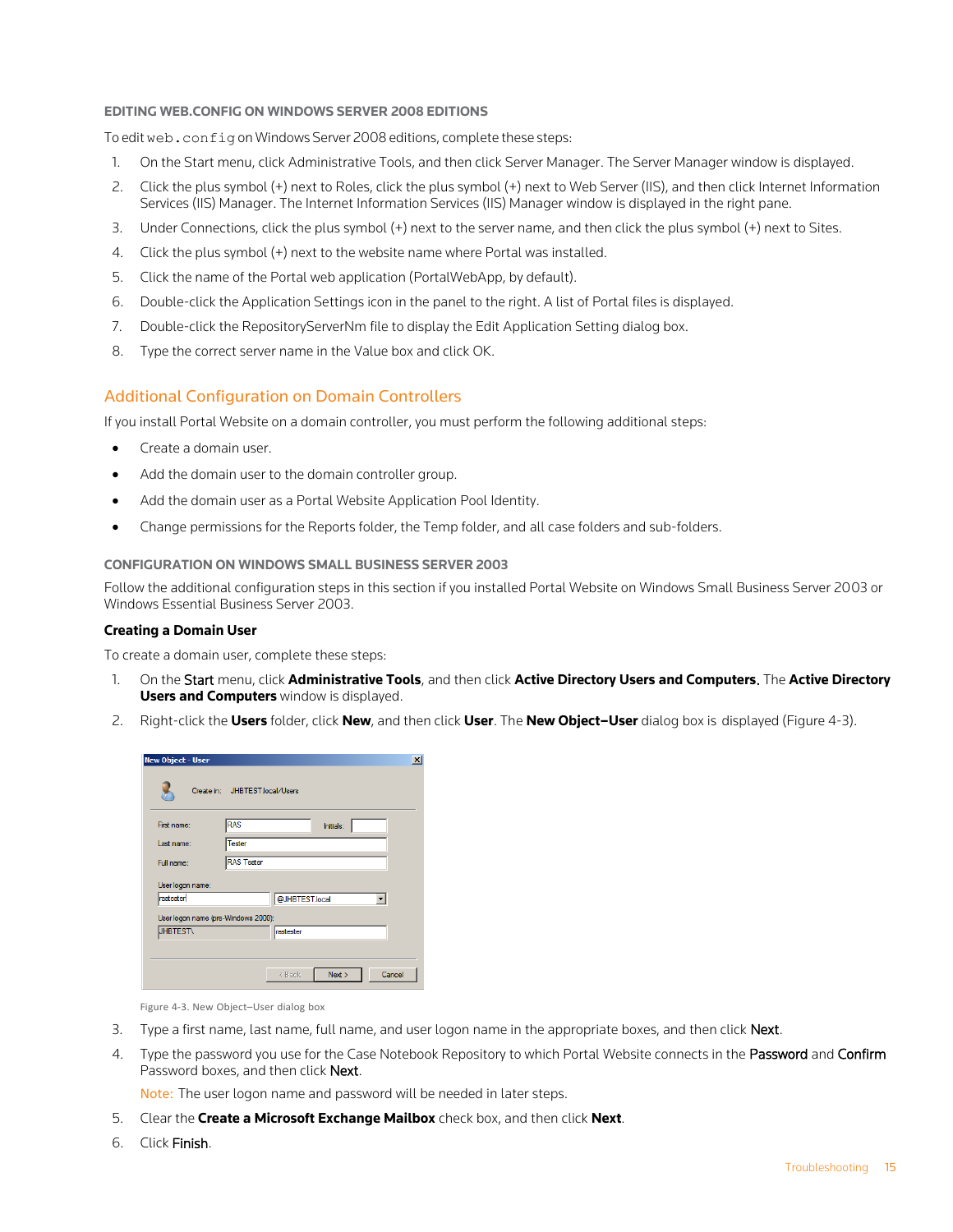#### **Adding the Domain User to the Domain Controller Group**

To add the domain user to the domain controller group, complete these steps:

- 1. In the **Active Directory Users and Computers** window, click **Users** to display a list of users.
- 2. Right-click **IIS\_WPG**, and then click **Properties** from the menu. The **IIS\_WPG Properties** dialog box is displayed.
- 3. Click the **Members** tab (Figure 4-4).

| <b>IIS_WPG Properties</b>       |                                                        |  |
|---------------------------------|--------------------------------------------------------|--|
|                                 | General Members   Member Of   Managed By               |  |
| Members:                        |                                                        |  |
| Name                            | Active Directory Folder                                |  |
|                                 | <b>K IWAM_SBS2K3_QALAB.local/Users</b>                 |  |
| <b>BINETWORK S NT AUTHORITY</b> |                                                        |  |
| SERVICE NT AUTHORITY            |                                                        |  |
|                                 | 33 SharePoint A QALAB.local/MyBusiness/Security Groups |  |
| <b>BE SYSTEM</b>                | NT AUTHORITY                                           |  |
| $\Omega$ Test Last              | QALAB.local/Users                                      |  |
|                                 |                                                        |  |
|                                 |                                                        |  |
|                                 |                                                        |  |
| Add                             | Remove                                                 |  |
|                                 |                                                        |  |
|                                 |                                                        |  |
|                                 | <b>OK</b><br>Cancel<br>Apply                           |  |
|                                 |                                                        |  |

Figure 4-4. IIS\_WPG Properties dialog box–Members tab

4. Click **Add**. The **Select Users, Contacts,** Computers**, or Groups** dialog box is displayed (Figure 4-5).



Figure 4-5. Select Users, Contacts, Computers, or Groups dialog box

- 5. To locate the domain user, click **Advanced**.
- 6. [Type the user logon name you created \(see step 3](#page-19-3) in ["Creating a Domain User"](#page-19-4)) in the **Name** box and click Find **Now**. The domain user is displayed at the bottom of the **Select Users, Computers, or Groups** dialog box (Figure 4-6).

|                       | Users, Groups, or Built-in security principals |                  | Object Types. |
|-----------------------|------------------------------------------------|------------------|---------------|
| From this incation:   |                                                |                  |               |
| QALAB.local           |                                                |                  | Locations     |
| Common Queries        |                                                |                  |               |
| Name:                 | Starts with =                                  | test             | Columns       |
|                       | Description: Starts with ~                     |                  | Find Now      |
| Disabled accounts     |                                                |                  | <b>Stop</b>   |
|                       | Non expiring password                          |                  |               |
| Days since last logon |                                                | $\overline{\nu}$ |               |
|                       |                                                |                  |               |
|                       |                                                |                  |               |
|                       |                                                |                  |               |

Figure 4-6. Select Users, Computers, or Groups dialog box

- 7. Double-click the domain user and click **OK**.
- 8. Click the **Close** button in all open dialog boxes.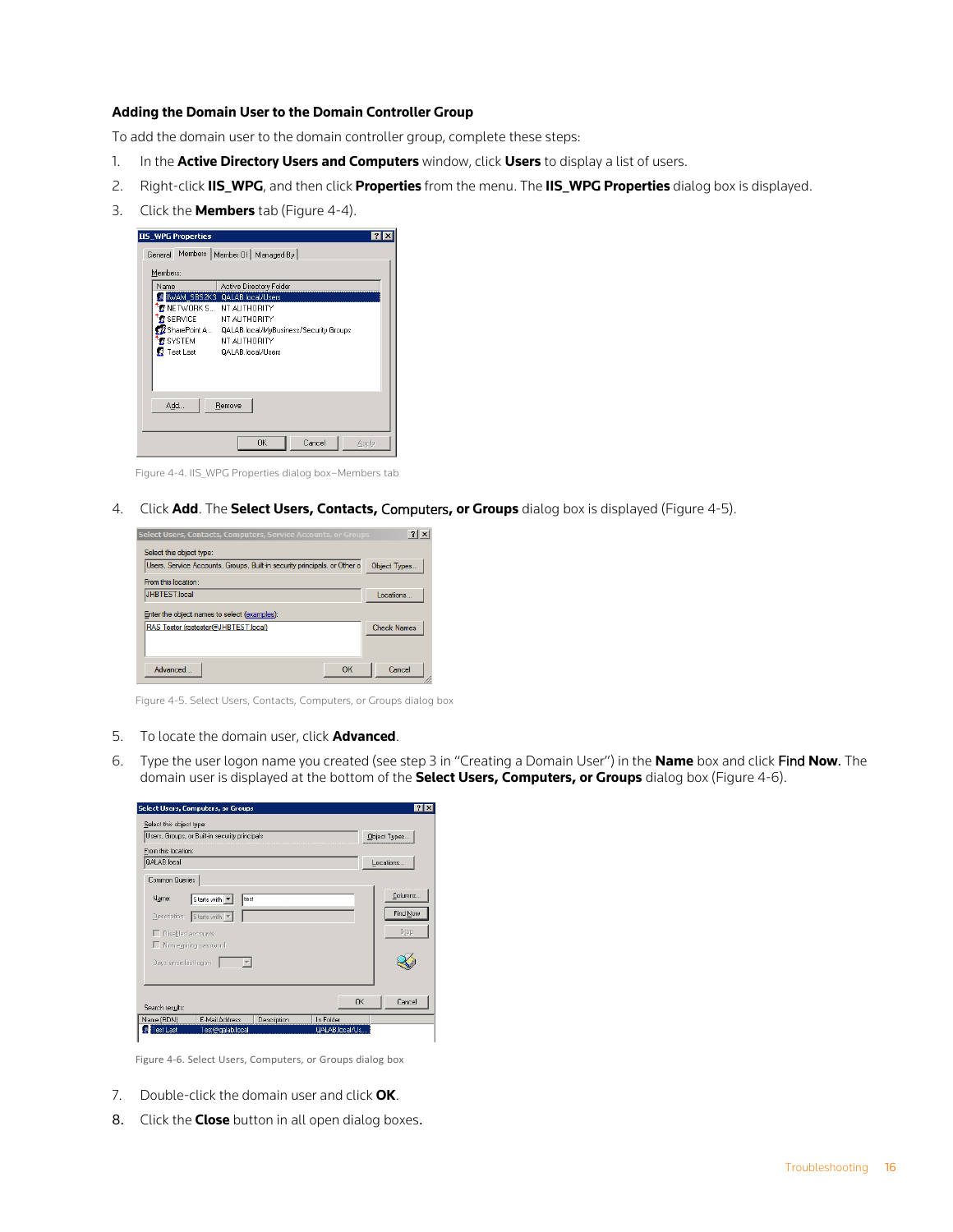#### **Adding the Domain User as a Portal Website Application Pool Identity**

To add the domain user as a Portal Application Pool Identity, complete these steps:

- 1. On the **Start** menu, click **Administrative Tools**, and then click **Internet Information Services (IIS) Manager**. The **Internet Information Services (IIS) Manager** window is displayed.
- 2. Click the plus symbol (+) next to the **Application Pools** folder in the left pane. A list of application pools is displayed (Figure 4- 7).



Figure 4-7. Internet Information Services (IIS) Manager window

- 3. Right-click the Portal Website application pool to which you want to add the domain user, and then click **Properties**. The **AppPool Properties** dialog box is displayed.
- 4. Click the **Identity** [tab \(Figure](#page-21-0) 4-8).

| winrasAppPool Properties                                     |                                                                         | ? x |
|--------------------------------------------------------------|-------------------------------------------------------------------------|-----|
| Recycling Performance Health Identity                        |                                                                         |     |
| Application pool identity<br>Predefined<br>c<br>Configurable | Select a security account for this application pool:<br>Network Service |     |
| User name:                                                   | IWAM SBS2K3<br>Browse                                                   |     |
| Password:                                                    |                                                                         |     |
|                                                              |                                                                         |     |
|                                                              | Cancel<br>OK<br>Help<br>Apply                                           |     |

<span id="page-21-0"></span>Figure 4-8. AppPool Properties dialog box–Identity tab

- 5. Select Configurable, type the user logon name and password for the domain user you created (see steps [3](#page-19-3) and [4](#page-19-5) in ["Creating](#page-19-4) a [Domain](#page-19-4) User") in the **User name** and **Password** boxes, and then click **OK**.
- 6. Click the **Close** button in the **Internet Information Services (IIS) Manager** window.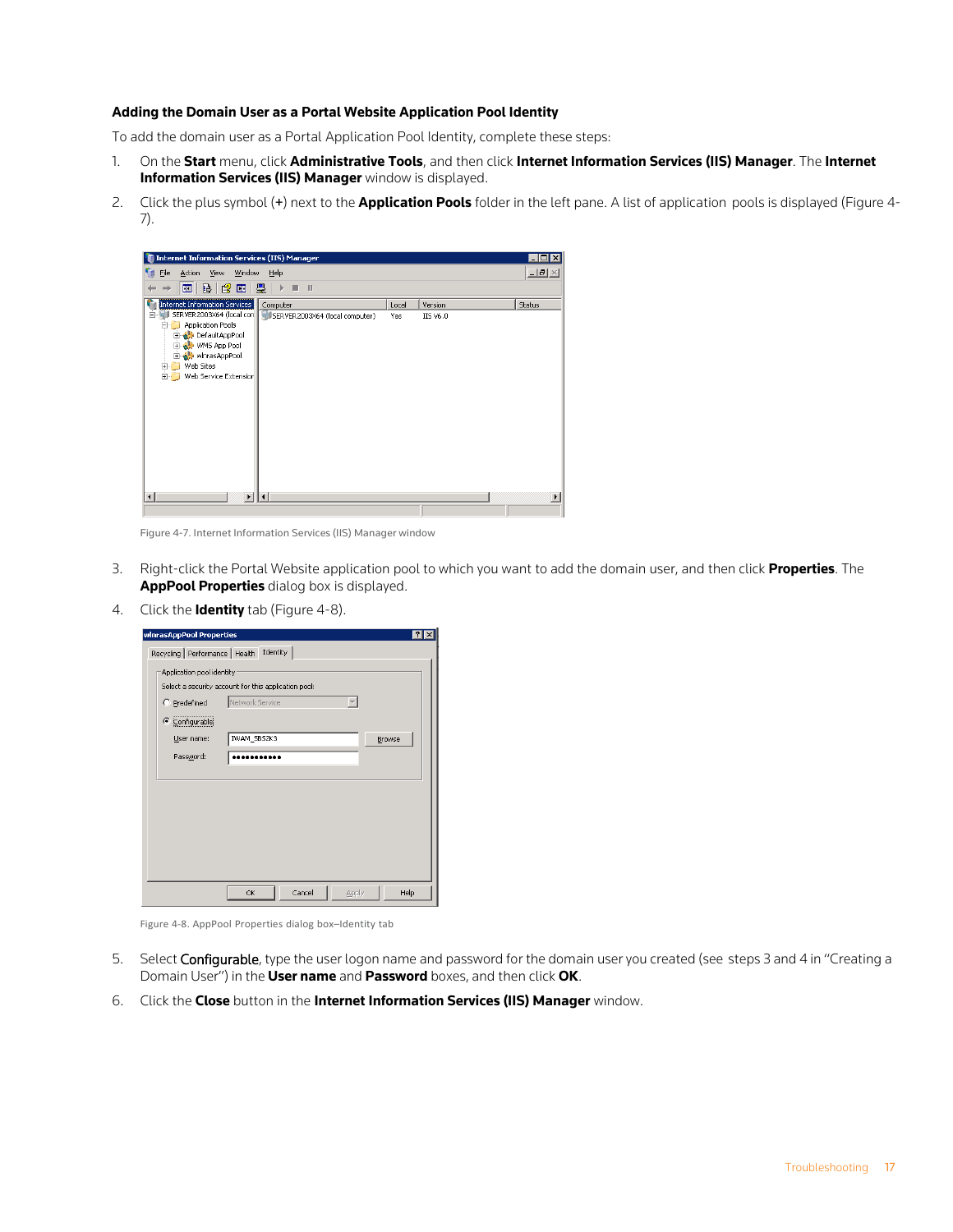#### **Setting Permissions for the Reports and Temp Folders**

You can use the same steps below to set the permissions for both the Reports and Temp folders:

- 1. Locate the folder in the Portal installation directory using Windows Explorer. By default, the folder is located in C:\Program Files (x86)\Westlaw Case Notebook\Westlaw Case Notebook Portal\PortalWebApp.
- 2. Select the folder, right-click the folder, and then click **Properties**. The **Properties** dialog box for the selected folder is displayed.
- 3. Click the **Security** [tab \(Figure](#page-22-0) 4-9).

| <b>Reports Properties</b>                                            |                                           |        |          |  |  |
|----------------------------------------------------------------------|-------------------------------------------|--------|----------|--|--|
| General Sharing Security   Web Sharing   Customize                   |                                           |        |          |  |  |
| Group or user names:                                                 |                                           |        |          |  |  |
|                                                                      | 32 Administrators (QALAB\Administrators)  |        |          |  |  |
| <b>132</b> Authenticated Users                                       |                                           |        |          |  |  |
| <b>12</b> CREATOR OWNER                                              |                                           |        |          |  |  |
|                                                                      | Server Operators (QALAB\Server Operators) |        |          |  |  |
| <b>122 SYSTEM</b>                                                    |                                           |        |          |  |  |
|                                                                      |                                           |        |          |  |  |
|                                                                      |                                           | Add.   | Remove   |  |  |
| Permissions for Administrators                                       |                                           | Allow  | Deny     |  |  |
| Full Control                                                         |                                           | €      | ٠        |  |  |
| Modify                                                               |                                           | ✓      | ┑        |  |  |
| Read & Execute                                                       |                                           | ✓      | Δ        |  |  |
| List Eolder Contents                                                 |                                           | ✓      | ò        |  |  |
| Read                                                                 |                                           | √      | Ω<br>┑   |  |  |
| Write<br><b>Consid Demissions</b>                                    |                                           |        |          |  |  |
| For special permissions or for advanced settings,<br>click Advanced. |                                           |        | Advanced |  |  |
|                                                                      | <b>n</b> <sub>K</sub>                     | Cancel | Apply    |  |  |

<span id="page-22-0"></span>Figure 4-9. Reports Properties dialog box–Security tab

- 4. Click **Add**. The **Select** Users**, Computers, or Groups** dialog box is displayed.
- 5. To locate the domain user, click **Advanced**.
- 6. [Type the user logon name you created \(see step 3](#page-19-3) in ["Creating a Domain User"](#page-19-4)) in the **Name** box and click Find **Now**. The domain user is displayed at the bottom of the **Select Users, Computers, or Groups** dialog box.
- 7. Double-click the domain user and click **OK**.
- 8. Click the **Close** button in the **Select Users, Computers, or Groups** dialog box.
- 9. In the **Properties** dialog box, select all permissions check boxes under **Allow** except the **Full Control** check box, and then click **OK**.
- <span id="page-22-1"></span>10. Click **OK**.

#### **Setting Permissions on Case Folders and Sub-Folders**

To set permissions for your case folders and sub-folders, locate the folders on the Case Notebook [Repository server using Windows](#page-22-1)  [Explorer and follow steps 2](#page-22-1)–10 above.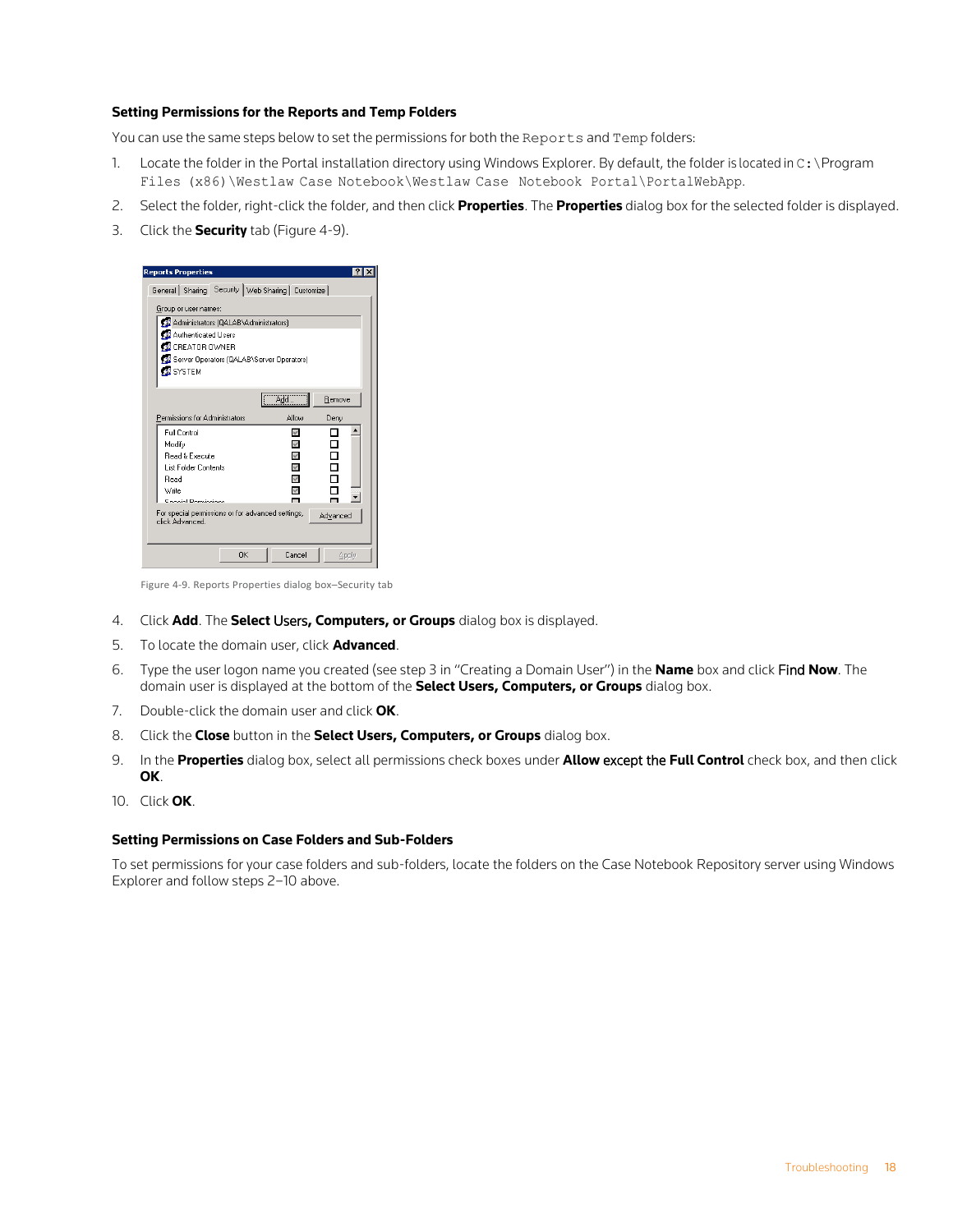#### <span id="page-23-0"></span>**CONFIGURATION ON WINDOWS SMALL BUSINESS SERVER 2008 R2**

Follow the additional configuration steps in this section if you installed Portal Website on Windows Small Business Server 2008 R2 or Windows Essential Business Server 2008 R2.

#### <span id="page-23-4"></span>Creating a Domain User

To create a domain user, complete these steps:

- 1. On the Start menu, click **Administrative Tools**, and then click **Active Directory Users and Computers**. The **Active Directory Users and Computers** window is displayed.
- 2. Right-click the **Users** folder, click **New**, and then click **User**. The **New Object–User** dialog box is [displayed \(Figure 4-10\).](#page-23-1)

| <b>New Object - User</b> |                                     | ×      |
|--------------------------|-------------------------------------|--------|
| Create in:               | qalab.local/Users                   |        |
| First name:              | Initials:                           |        |
| Last name:               |                                     |        |
| Full name:               |                                     |        |
| User logon name:         |                                     |        |
|                          | @qalab.local                        | ▼      |
|                          | User logon name (pre-Windows 2000): |        |
| QALAB\                   |                                     |        |
|                          |                                     |        |
|                          | < Back<br>Next >                    | Cancel |
|                          |                                     |        |

<span id="page-23-1"></span>Figure 4-10. New Object–User dialog box

- <span id="page-23-3"></span>3. Type a first name, last name, full name, and user logon name in the appropriate boxes, and then click **Next**.
- <span id="page-23-5"></span>4. Type the password you use for the Case Notebook Repository to which Portal Website connects in the **Password** and **Confirm Password** boxes, and then click **Next**.

Note: The user logon name and password will be needed in later steps.

5. Click **Finish**.

#### Adding the Domain User to the Domain Controller Group

To add the domain user to the domain controller group, complete these steps:

- 1. In the Active **Directory Users and Computers** window, click the **Built-in** folder.
- 2. Right-click **IIS\_IUSRS**, and then click **Properties**. The **IIS\_IUSRS Properties** dialog box is displayed.
- 3. Click the **Members** [tab \(Figure](#page-23-2) 4-11).

| <b>IIS_IUSRS Properties</b> |                                         |                                          |  |        |       |
|-----------------------------|-----------------------------------------|------------------------------------------|--|--------|-------|
|                             |                                         | General Members   Member Of   Managed By |  |        |       |
| Members:                    |                                         |                                          |  |        |       |
| Name                        | Active Directory Domain Services Folder |                                          |  |        |       |
| <b>A</b> IUSR               |                                         | NT AUTHORITY                             |  |        |       |
|                             |                                         | $\sqrt[3]{}$ NETWORK S NT AUTHORITY      |  |        |       |
|                             |                                         |                                          |  |        |       |
|                             |                                         |                                          |  |        |       |
|                             |                                         |                                          |  |        |       |
|                             |                                         |                                          |  |        |       |
|                             |                                         |                                          |  |        |       |
|                             |                                         |                                          |  |        |       |
|                             |                                         |                                          |  |        |       |
|                             | Add                                     | Remove                                   |  |        |       |
|                             |                                         |                                          |  |        |       |
|                             |                                         | 0K                                       |  | Cancel | Apply |
|                             |                                         |                                          |  |        |       |

<span id="page-23-2"></span>Figure 4-11. IIS\_IUSRS Properties dialog box–Members tab

4. Click Add. The Select Users, Contacts, Computers, or Groups dialog box is displayed [\(Figure 4-12\).](#page-24-0)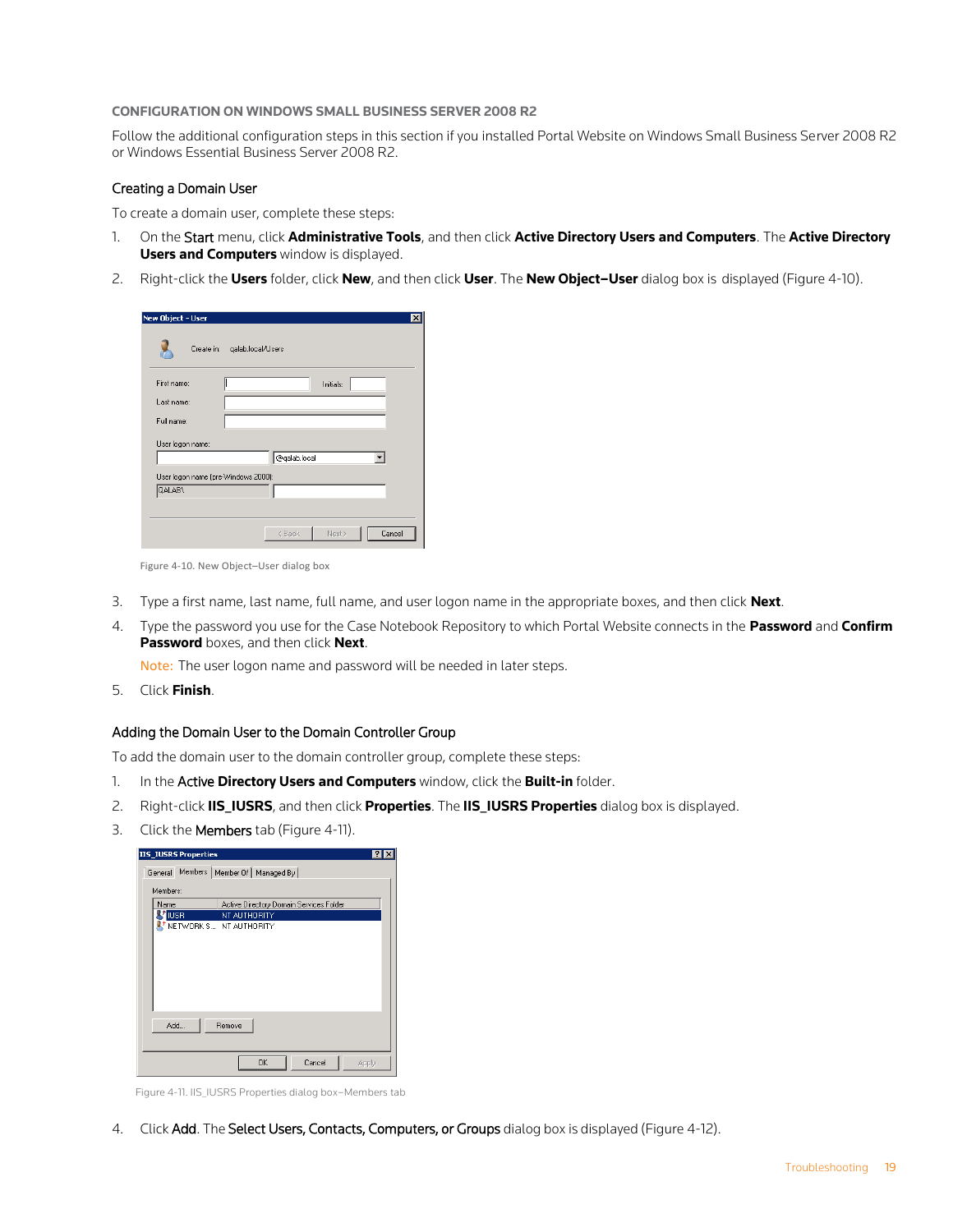| Select Users, Contacts, Computers, or Groups                  |                    |
|---------------------------------------------------------------|--------------------|
| Select this object type:                                      |                    |
| Users, Groups, Built-in security principals, or Other objects | Object Types       |
| From this location:                                           |                    |
| galab.local                                                   | Locations          |
| Enter the object names to select (examples):                  |                    |
|                                                               | <b>Check Names</b> |
|                                                               |                    |
| Advanced<br>ПΚ                                                | Cancel             |
|                                                               |                    |

<span id="page-24-0"></span>Figure 4-12. Select Users, Contacts, Computers, or Groups dialog box

- 5. To locate the domain user, click **Advanced**.
- 6. Type the user logon name created in [step](#page-23-3) 3 of["Creating](#page-23-4) a Domain User" in the **Name** box and click **Find Now**. The domain user is displayed at the bottom of the **Select Users, Contacts, Computers, or Groups** dialog bo[x \(Figure](#page-24-1) 4-13).

|                          | Select Users, Contacts, Computers, or Groups                  |             |                   |    |              |
|--------------------------|---------------------------------------------------------------|-------------|-------------------|----|--------------|
| Select this object type: | Users, Groups, Built-in security principals, or Other objects |             |                   |    | Object Types |
| From this location:      |                                                               |             |                   |    |              |
| galab.local              |                                                               |             |                   |    | Locations    |
| Common Queries           |                                                               |             |                   |    |              |
| Name:                    | Starts with $\vert \mathbf{v} \vert$<br>test                  |             |                   |    | Columns      |
|                          | Description: Starts with v                                    |             |                   |    | Find Now     |
| □ Disabled accounts      |                                                               |             |                   |    | Stop         |
|                          | $\Box$ Non expiring password                                  |             |                   |    |              |
| Days since last logon:   |                                                               |             |                   |    |              |
|                          |                                                               |             |                   | OK | Cancel       |
| Search results:          |                                                               |             |                   |    |              |
| Name (RDN)               | E-Mail Address                                                | Description | In Folder         |    |              |
| Test Last                |                                                               |             | galab.local/Users |    |              |

<span id="page-24-1"></span>Figure 4-13. Select Users, Contacts, Computers, or Groups dialog box

- 7. Double-click the domain user and click **OK**.
- 8. Click the **Close** button in all open dialog boxes.

#### **Adding the Domain user as a Portal Website Application Pool Identity**

To add the domain user as a Portal Website Application Pool Identity, complete these steps:

- 1. On the **Start** menu, click Administrative **Tools**, and then click **Internet Information Services (IIS) Manager**. The **Internet Information Services (IIS) Manager** window is displayed.
- 2. Click the first plus symbol (+), then click the **Application Pools** folder. A list of application pools is displayed in the center pane.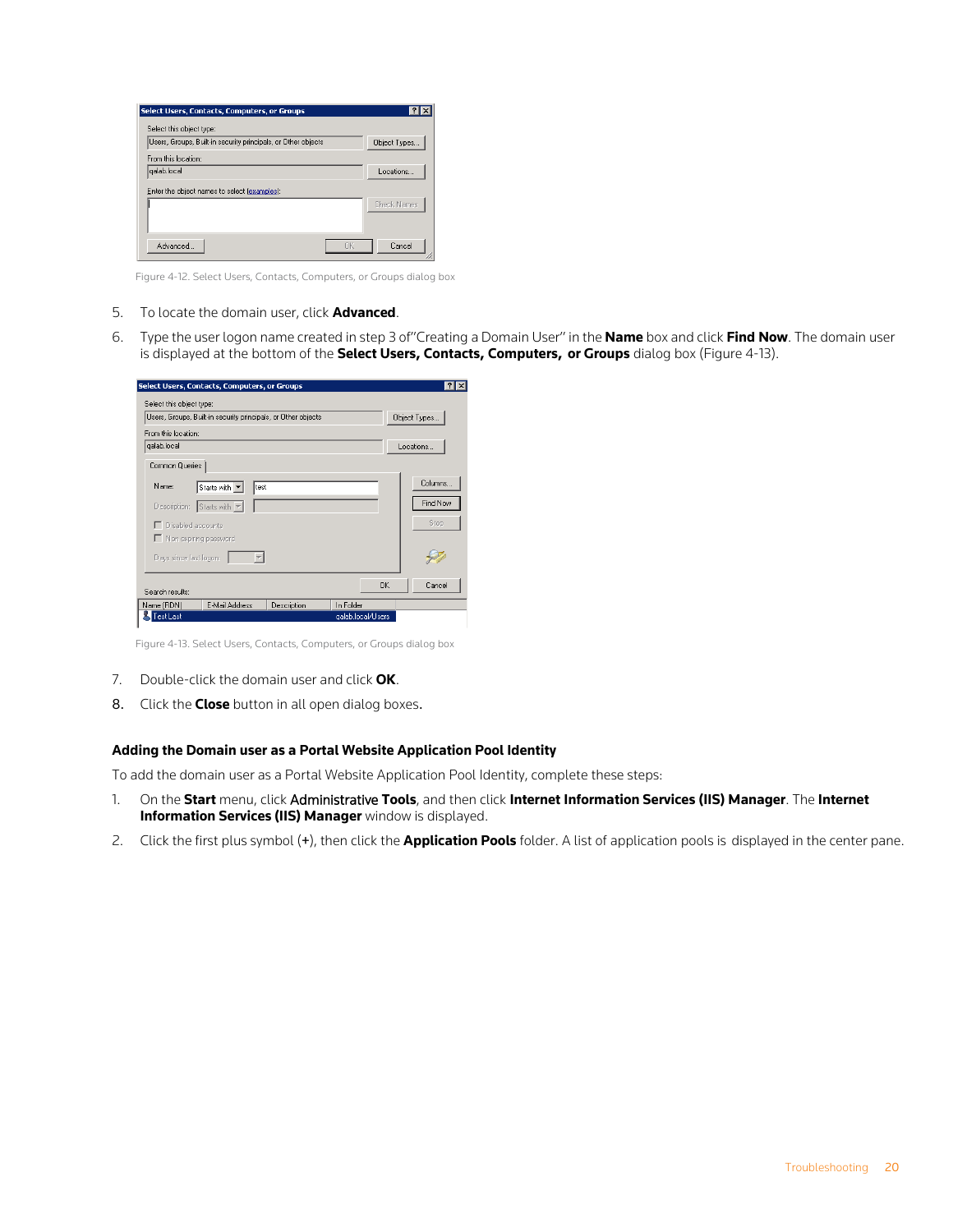3. Select the Portal Website application pool to which you want to add the user, and then click **Advanced Settings** under **Actions** (right pane) to display the **Advanced Settings** dialog box [\(Figure](#page-25-0) 4-14).

| □ (General)                   |                     |
|-------------------------------|---------------------|
| .NFT Framework Version.       | v2.0                |
| Enable 32-Bit Applications    | True                |
| Managed Pipeline Mode         | Integrated          |
| Name                          | winrasAppPool       |
| Oueue Length                  | 4000                |
| <b>Start Automatically</b>    | True                |
| E CPU                         |                     |
| I imit                        | n                   |
| Limit Action                  | NoAction            |
| Limit Interval (minutes)      | n                   |
| Processor Affinity Enabled    | Ealse               |
| Processor Affinity Mask       | 4294967295          |
| □ Process Model               |                     |
| Identity                      | <b>SpecificUser</b> |
| Idle Time-out (minutes)       | 20                  |
| Load Liser Profile            | False               |
| Shutdown Time Limit (seconds) | 90                  |
| Startun Time Limit (seconds). | 90                  |
|                               |                     |

<span id="page-25-0"></span>Figure 4-14. Advanced Settings dialog box

4. Select **Identity**, and then click the ellipsis button (... ). The **Application Pool Identity** dialog box is [displayed \(Figure 4-15\).](#page-25-1)



Figure 4-15. Application Pool Identity dialog box

<span id="page-25-1"></span>5. Select **Custom account**, and then click Set to display the **Set Credentials** [dialog box \(Figure](#page-25-2) 4-16).



Figure 4-16. Set Credentials dialog box

<span id="page-25-2"></span>6. [Type the user logon name and password for the domain user you created \(see steps 3](#page-23-3) an[d 4](#page-23-5) of ["Creating a Domain User"\)](#page-23-4) in the appropriate boxes, and then click **OK**.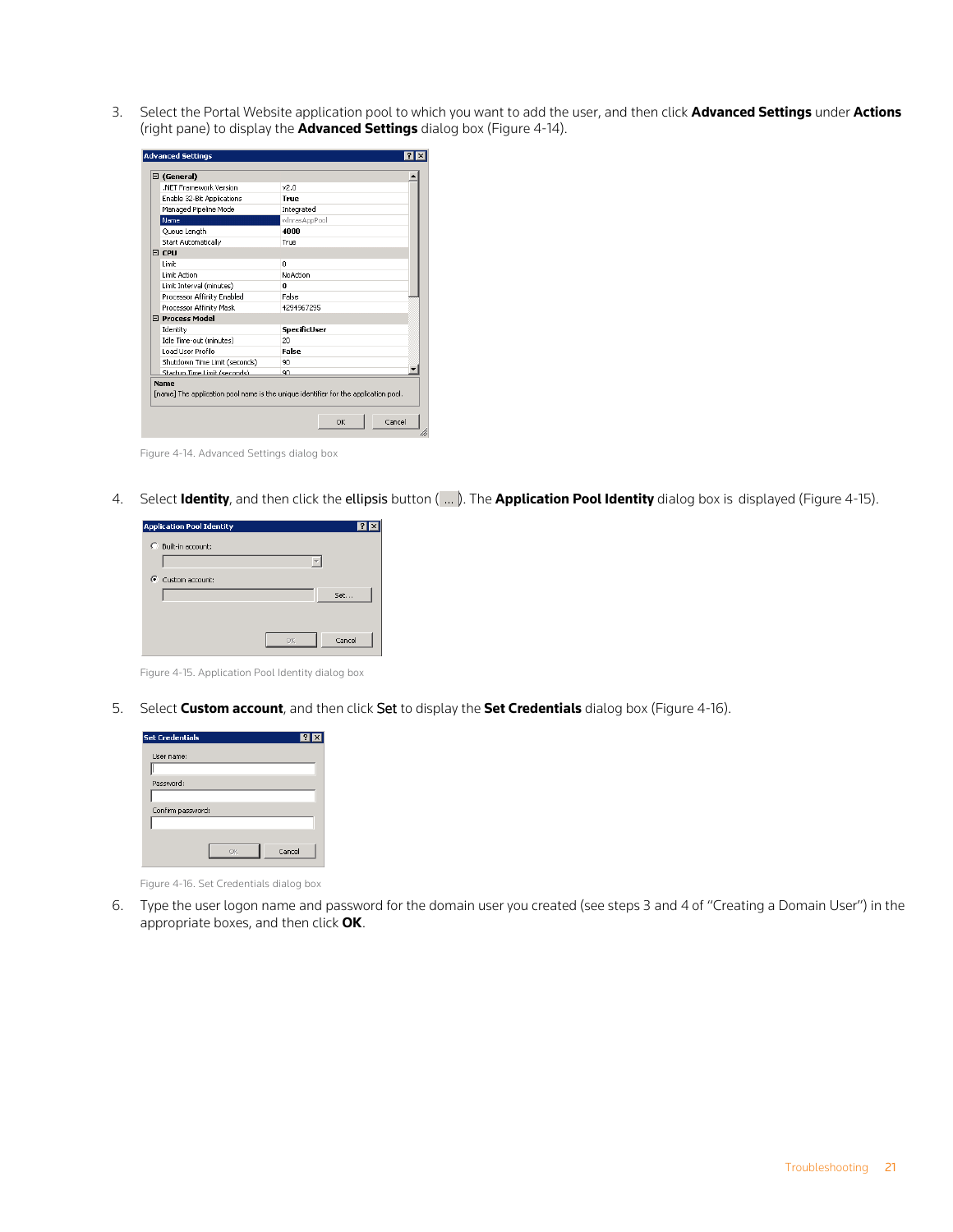#### **Setting Permissions for the Reports and Temp Folders**

You can use the same steps below to set the permissions for both the Reports and Temp folders:

- 1. Locate the folder in the Portal Website installation directory using Windows Explorer. By default, the folderis located in C:\Program Files (x86)\Westlaw Case Notebook\Westlaw Case Notebook Portal Website 3.5\PortalWebApp.
- <span id="page-26-1"></span>2. Select the folder, right-click the folder, and then click Properties. The Properties dialog box for the selected folder is displayed.
- 3. Click the **Security** [tab \(Figure](#page-26-0) 4-17).

| <b>Reports Properties</b><br>$\mathsf{x}$                                   |  |  |  |  |  |
|-----------------------------------------------------------------------------|--|--|--|--|--|
| General Sharing Security Previous Versions   Customize                      |  |  |  |  |  |
| C:\Program Files (x86)\West LiveNote\West LiveN<br>Object name:             |  |  |  |  |  |
| Group or user names:                                                        |  |  |  |  |  |
| CREATOR OWNER                                                               |  |  |  |  |  |
| SYSTEM                                                                      |  |  |  |  |  |
| Administrators (QALAB\Administrators)                                       |  |  |  |  |  |
| <b>RELIGERS IDALARMISERS)</b>                                               |  |  |  |  |  |
|                                                                             |  |  |  |  |  |
| To change permissions, click Edit,<br>Edit                                  |  |  |  |  |  |
| Permissions for CBEATOB<br><b>NWNFR</b><br>Allow                            |  |  |  |  |  |
| Deny                                                                        |  |  |  |  |  |
| Full control                                                                |  |  |  |  |  |
| Modify                                                                      |  |  |  |  |  |
| Bead & execute                                                              |  |  |  |  |  |
| List folder contents                                                        |  |  |  |  |  |
| Read                                                                        |  |  |  |  |  |
| Write                                                                       |  |  |  |  |  |
| For special permissions or advanced settings,<br>Advanced<br>click Advanced |  |  |  |  |  |
| Learn about access control and permissions                                  |  |  |  |  |  |
| <b>n</b> <sub>K</sub><br>Cancel<br>Apply                                    |  |  |  |  |  |

<span id="page-26-0"></span>Figure 4-17. Reports Properties dialog box–Securities tab

- 4. Click Edit. The Permissions dialog box for the selected folder is displayed.
- 5. Click Add. The Select Users, Computers, or Groups dialog box is displayed.
- 6. To locate the domain user, click Advanced.
- 7. [Type the user logon name you created \(see step 3](#page-23-3) of ["Creating a Domain User"\)](#page-23-4) in the Name box and click Find Now. The domain user is displayed at the bottom of the Select Users, Computers, or Groups dialog box.
- 8. Double-click the domain user and click OK.
- 9. Click the Close button in the Select Users, Computers, or Groups dialog box.
- 10. In the Permissions dialog box, select all permissions check boxes under Allow except the Full Control check box, and then click OK.
- 11. Click OK in the Properties dialog box.

#### **Setting Permissions for Case Folders and Sub-folders**

To set permissions for your case folders and sub-folders, locate the folders on the Case Notebook [Repository server using Windows](#page-26-1)  [Explorer and follow steps 2](#page-26-1)–11 above.